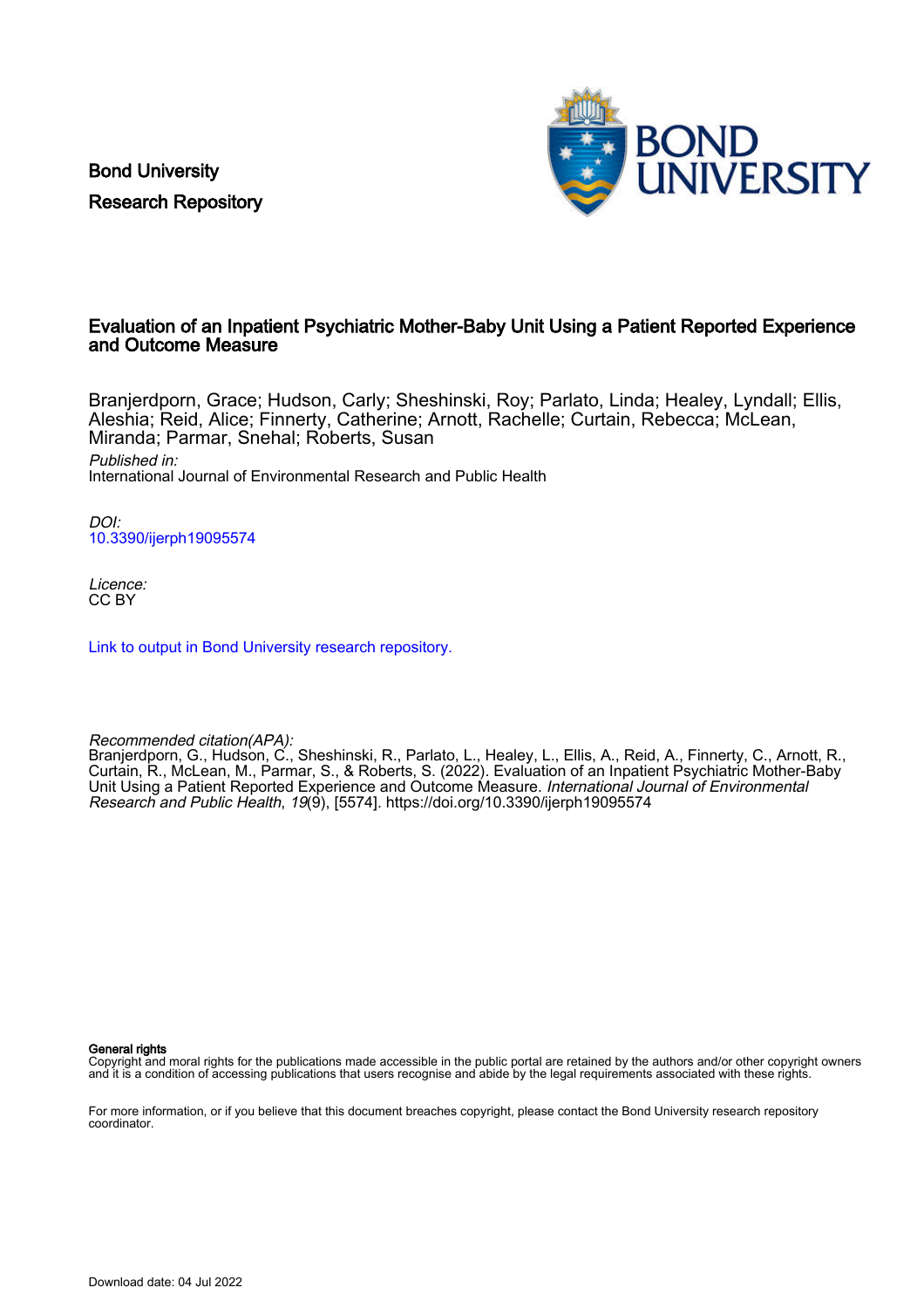



# *Article* **Evaluation of an Inpatient Psychiatric Mother-Baby Unit Using a Patient Reported Experience and Outcome Measure**

**Grace Branjerdporn 1,2,[\\*](https://orcid.org/0000-0001-6578-2718) , Carly Hudson <sup>1</sup> [,](https://orcid.org/0000-0002-8187-2868) Roy Sheshinski <sup>1</sup> , Linda Parlato <sup>1</sup> , Lyndall Healey <sup>1</sup> , Aleshia Ellis <sup>1</sup> , Alice Reid <sup>1</sup> , Catherine Finnerty <sup>1</sup> , Rachelle Arnott <sup>1</sup> , Rebecca Curtain <sup>1</sup> , Miranda McLean <sup>1</sup> , Snehal Parmar <sup>1</sup> and Susan Roberts <sup>1</sup>**

- <sup>1</sup> Mental Health and Specialist Services, Gold Coast Hospital and Health Service, Gold Coast, QLD 4215, Australia; carly.hudson@health.qld.gov.au (C.H.); sheshinski@protonmail.com (R.S.); linda.parlato@health.qld.gov.au (L.P.); lyndall.healey@health.qld.gov.au (L.H.); aleshia.ellis@health.qld.gov.au (A.E.); shannon.reid2@health.qld.gov.au (A.R.); catherine.finnerty@health.qld.gov.au (C.F.); rachelle.arnott@health.qld.gov.au (R.A.); rebecca.curtain@health.qld.gov.au (R.C.); miranda.mclean@health.qld.gov.au (M.M.); snehal.parmar@health.qld.gov.au (S.P.); susan.roberts2@health.qld.gov.au (S.R.)
	- <sup>2</sup> Mater Young Adult Health Service, Mater Hospital, South Brisbane, QLD 4101, Australia
	- **\*** Correspondence: grace.branjerdporn@health.qld.gov.au

check for updates

**Citation:** Branjerdporn, G.; Hudson, C.; Sheshinski, R.; Parlato, L.; Healey, L.; Ellis, A.; Reid, A.; Finnerty, C.; Arnott, R.; Curtain, R.; et al. Evaluation of an Inpatient Psychiatric Mother-Baby Unit Using a Patient Reported Experience and Outcome Measure. *Int. J. Environ. Res. Public Health* **2022**, *19*, 5574. [https://](https://doi.org/10.3390/ijerph19095574) [doi.org/10.3390/ijerph19095574](https://doi.org/10.3390/ijerph19095574)

Academic Editors: Luca Rollè, Laura Vismara and Paul B. Tchounwou

Received: 11 March 2022 Accepted: 29 April 2022 Published: 4 May 2022

**Publisher's Note:** MDPI stays neutral with regard to jurisdictional claims in published maps and institutional affiliations.



**Copyright:** © 2022 by the authors. Licensee MDPI, Basel, Switzerland. This article is an open access article distributed under the terms and conditions of the Creative Commons Attribution (CC BY) license [\(https://](https://creativecommons.org/licenses/by/4.0/) [creativecommons.org/licenses/by/](https://creativecommons.org/licenses/by/4.0/)  $4.0/$ ).

**Abstract:** Understanding the patient experience of admission to a psychiatric mother-baby unit (MBU) informs service improvement and strengthens patient-centered care. This study aims to examine patients' experience, satisfaction, and change in mental health status related to MBU admission. At discharge, 70 women admitted to a public MBU completed the Patient Outcome and Experience Measure (POEM), rated the usefulness of therapeutic groups, and provided written qualitative feedback. Paired sample t-tests, correlations, and thematic content analysis were completed. Women were highly satisfied with the level of care and support received, particularly for those who were voluntarily admitted. Women reported an improvement in mental health from admission to discharge. Women appreciated the staff's interpersonal skills, provision of practical skills, education, advice, support from other women, and therapeutic groups offered. Women suggested improvements such as having greater food choices, more MBU beds, more group sessions, family visitations, which had been restricted due to COVID-19, environmental modifications, and clarity of communication surrounding discharge. This study highlights the benefits of MBUs and the specific aspects of care that are favorable in treating women with mental illnesses who are co-admitted with their baby in an MBU.

**Keywords:** mother-baby unit; perinatal mental health; inpatient; patient-reported outcomes; patientreported experience; service evaluation

## **1. Introduction**

Estimates suggest that at least 20% of women have significant mental health problems during the first twelve months after birth [\[1\]](#page-14-0). The postnatal period is a particularly vulnerable period for women to develop or experience recurrence of psychiatric illnesses [\[2\]](#page-14-1), with suicide being the leading cause of maternal deaths in Queensland, Australia [\[3\]](#page-14-2), and the second leading cause of maternal deaths in the United States, between one month and one year postpartum [\[4\]](#page-14-3). Left untreated, maternal mental illnesses have been linked with a range of longer-term adverse outcomes such as difficulties with daily functioning, decreased mother–infant bonding, and suboptimal infant development [\[5\]](#page-14-4).

For women with severe postnatal mental illness requiring inpatient mental health treatment, co-admission to a specialist mother and baby unit (MBU) is considered best practice to treat and manage maternal mental illness whilst avoiding separation from her infant [\[6\]](#page-14-5); therefore, providing access to quality care and specialized perinatal and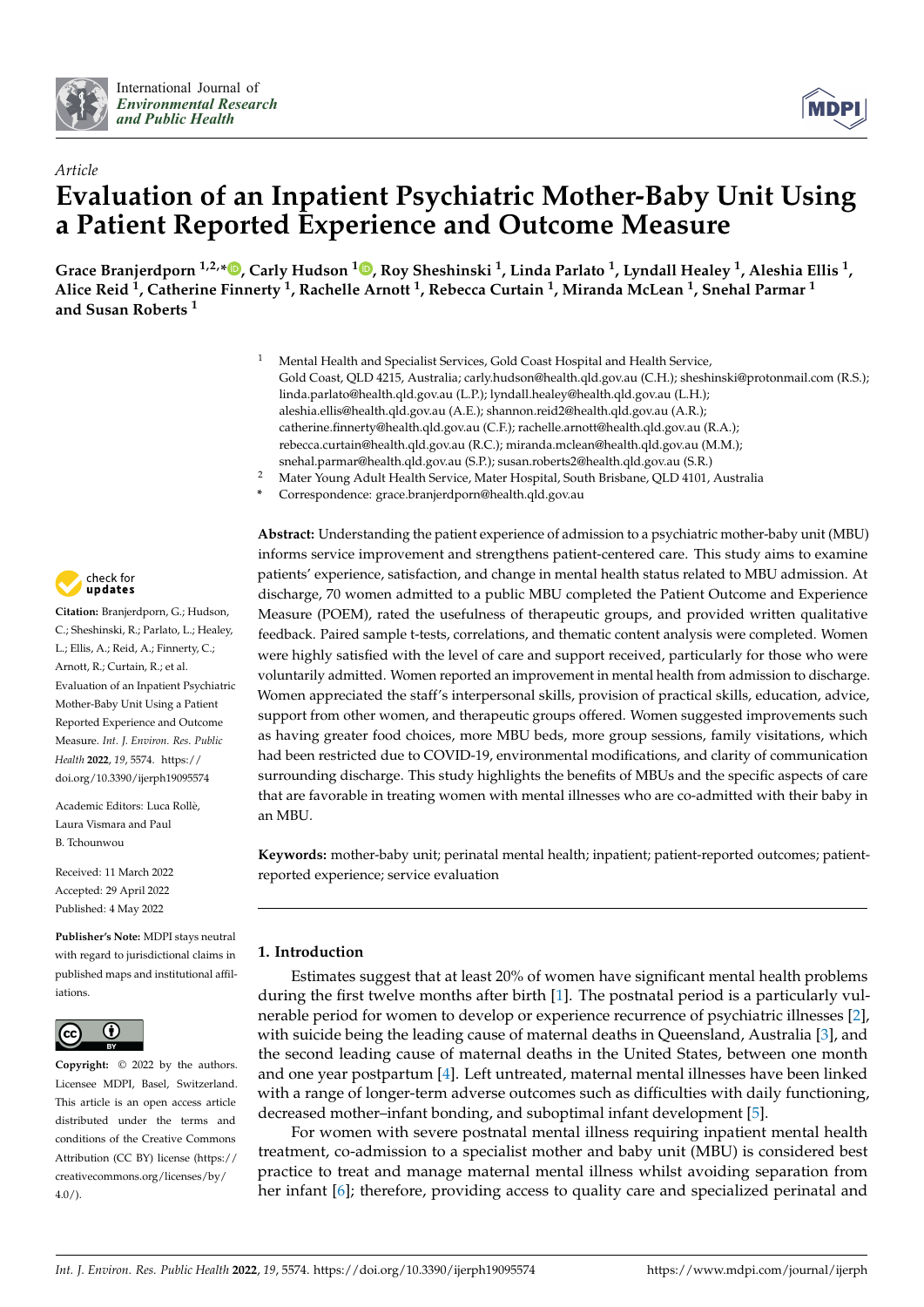infant mental health treatment to women who have severe or complex mental illness in the postpartum year is vital, as it ensures that the needs and additional risks to women and infants will be met. The MBU examined in the present study comprises a multidisciplinary treating team, consisting of psychiatric medical officers, mental health nursing staff, child health nursing staff, pediatric medical officers, and a variety of allied health staff (e.g., occupational therapist, physiotherapist, dietitian, social worker, psychologist, pharmacist, and an allied health professional specializing in infant mental health). A range of severe mental illnesses are treated within an MBU, such as severe depressive disorders, eating disorders, bipolar affective disorders, and borderline personality disorders. A holistic approach to recovery is adopted, which aims to improve maternal mental health, as well as foster a positive mother and baby bond, secure infant attachment, and parenting skills [\[7\]](#page-14-6).

Although MBU admission has been found to be effective in improving maternal mental health and maternal–infant attachment [\[8\]](#page-14-7), further research is required which uses patientreported experience measures (PREMs), patient-reported outcome measures (PROMs), and qualitative feedback to evaluate MBU admissions. PREMs measure a patient's perception of their experience within a health care system or service, focusing on specific elements of care related to relational aspects, identifying the patients' experience of their relationships during treatment (e.g., staff communication), and functional aspects that focus on more practical issues (e.g., adequacy of facilities) [\[9\]](#page-14-8). PROMs measure clinical outcomes of a healthcare service and are completed by patients to ascertain perceptions of their change in health status due to the treatment [\[9\]](#page-14-8). Finally, qualitative approaches enable patients to share their perspectives and gain rich information about their experiences [\[10\]](#page-14-9).

Only one internally published report called the Patient Outcome and Experience Measure (POEM) [\[11\]](#page-14-10) has used a PREM and a PROM to evaluate the functional and relational aspects of an inpatient psychiatric MBU admission. When exploring the literature more broadly, patient satisfaction of MBU admissions has been examined using a nonstandardized telephone-based survey [\[12\]](#page-14-11), and the Mother and Baby Unit Satisfaction Questionnaire [\[13,](#page-14-12)[14\]](#page-14-13), which identified aspects that women were satisfied and dissatisfied with in relation to therapeutic activities, involvement in care, family inclusion, environmental considerations, and communication with staff  $[12-14]$  $[12-14]$ . Understanding and integrating the patient's perspective into service delivery is important in co-designing services, and it underscores the value of partnering with those who have a lived experience of mental illness [\[15\]](#page-14-14).

This study aims to explore the patient experience of an MBU admission. There are four key research questions: firstly, to understand the experience of admission to an MBU, including the usefulness of therapeutic groups; secondly, to examine the change in perceived mental health from admission to discharge; thirdly, to evaluate demographic variables associated with patient experience; fourthly, to examine qualitative feedback given by patients prior to discharge. It is hypothesized that the MBU experience will be viewed positively in most aspects, women will perceive that their mental health has improved due to the admission, that some (demographic or diagnostic) characteristics of patients may be related to their experience, and that qualitative feedback will highlight both areas of strength and improvement for the MBU service.

#### **2. Materials and Methods**

## *2.1. Study Setting*

To assess and treat women with severe mental illness in the first year postpartum, an MBU inpatient facility was established in Queensland, Australia. This statewide public service admits four mothers and their babies who are under one year old. The Lavender MBU is an acute mental health inpatient unit that provides a holistic model of care to women admitted, with the aim of improving maternal mental health whilst fostering positive mother–infant attachment and parenting confidence, supported by a large multidisciplinary team of medical, nursing, and allied health professionals. Following discharge, women are linked with a range of community mental health and psychiatric services [\[16\]](#page-14-15). Women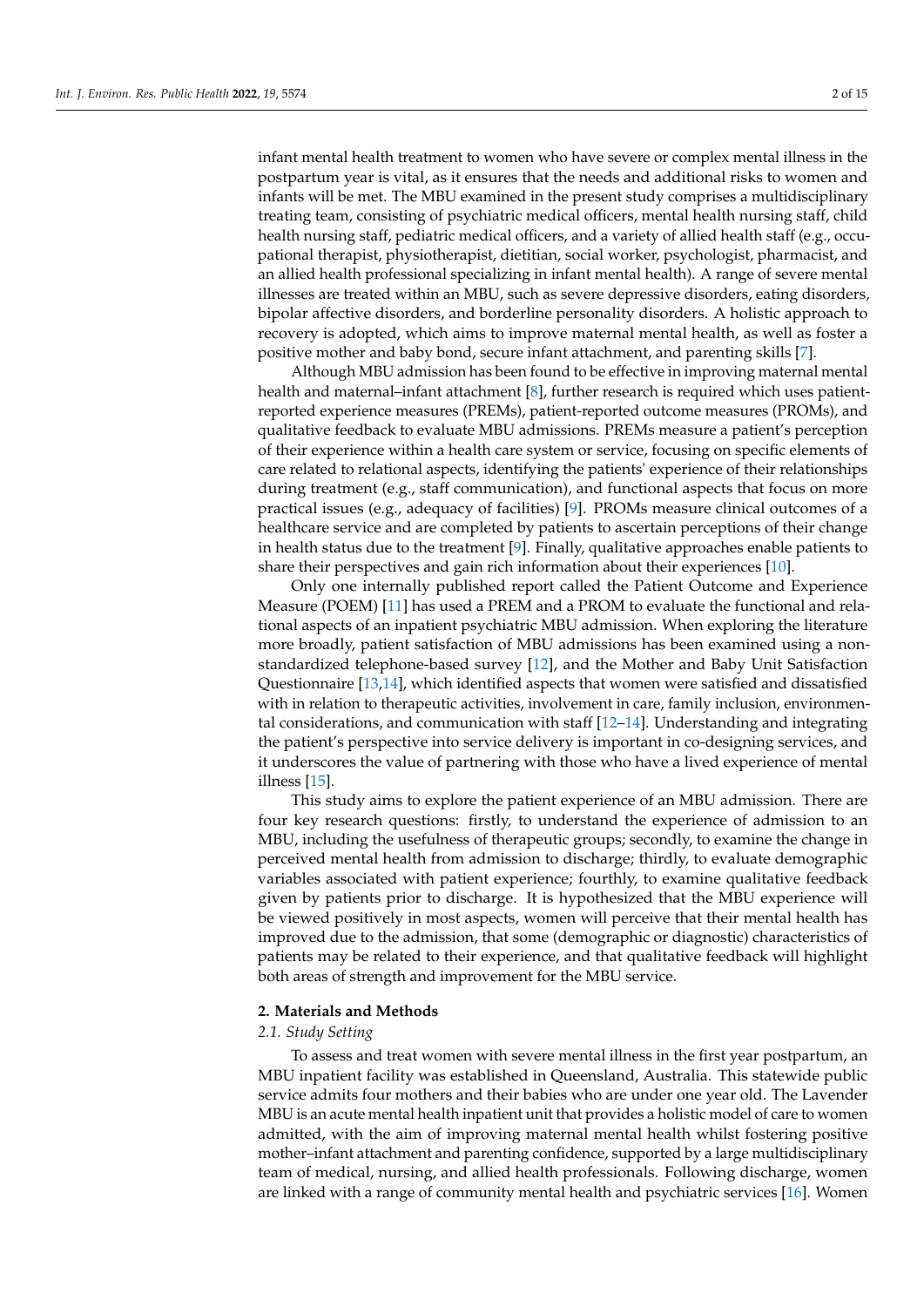eligible for admission require inpatient treatment for a mental health condition that cannot be managed in the community, have an infant under 12 months old, reside in Queensland (Australia), and are not homeless or at risk of homelessness. Women not eligible for admission are those that require detox for a substance or alcohol use disorder, or have a baby with an infectious disease.

<span id="page-3-0"></span>**Table 1.** Demographic Characteristics of the Present Study Sample.

| <b>Variables</b>                              | n            | $\%$  | M     | <b>SD</b> | Min            | Max |
|-----------------------------------------------|--------------|-------|-------|-----------|----------------|-----|
| Mother's age (years)                          | 69           | 98.57 | 29.72 | 5.45      | 19             | 42  |
| Baby's age (weeks)                            | 69           | 98.57 | 17.10 | 13.12     | $\mathbf{1}$   | 52  |
| Length of stay (days)                         | 69           | 98.57 | 22.25 | 11.64     | 2              | 61  |
| Socioeconomic status <sup>1</sup>             | 69           | 98.57 | 65.25 | 24.19     | $\overline{2}$ | 98  |
| Aboriginal and Torres Strait Islander Status  | 69           | 98.57 |       |           |                |     |
| Neither Aboriginal nor Torres Strait Islander | 64           | 92.75 |       |           |                |     |
| Aboriginal and/or Torres Strait Islander      | 5            | 7.25  |       |           |                |     |
| <b>Marital status</b>                         | 69           | 98.57 |       |           |                |     |
| Married                                       | 43           | 62.32 |       |           |                |     |
| Never Married                                 | 25           | 36.20 |       |           |                |     |
| Separated                                     | $\mathbf{1}$ | 1.45  |       |           |                |     |
| <b>Involuntary Admission</b>                  | 69           | 98.57 |       |           |                |     |
| Voluntary                                     | 57           | 82.61 |       |           |                |     |
| Involuntary                                   | 12           | 17.39 |       |           |                |     |
| Baby's sex                                    | 69           | 98.57 |       |           |                |     |
| Male                                          | 35           | 50.72 |       |           |                |     |
| Female                                        | 34           | 49.28 |       |           |                |     |
| Country of birth                              | 69           | 98.57 |       |           |                |     |
| Australia                                     | 57           | 82.61 |       |           |                |     |
| Asia                                          | 5            | 7.25  |       |           |                |     |
| United Kingdom                                | 4            | 5.79  |       |           |                |     |
| New Zealand                                   | 3            | 4.35  |       |           |                |     |
| Primary psychiatric diagnosis                 | 69           | 98.57 |       |           |                |     |
| Depressive disorder                           | 34           | 49.27 |       |           |                |     |
| Anxiety disorder                              | 9            | 13.04 |       |           |                |     |
| Personality disorder                          | 8            | 11.59 |       |           |                |     |
| Bipolar affective disorder                    | 7            | 10.14 |       |           |                |     |
| Psychotic disorder                            | 6            | 8.69  |       |           |                |     |
| Anorexia nervosa                              | 5            | 7.25  |       |           |                |     |

 $\frac{1}{1}$  Zip code was used to rank the mother's social-economic status percentile in the state of Queensland, according to the Index of Relative Socioeconomic Advantage and Disadvantage (IRSAD) [\[17\]](#page-14-16). Note. Although the POEM was completed by 70 women, only demographic details of 69 participants were available, given that one survey was anonymously completed.

#### *2.2. Participants*

All women who were accepted for admission based on the criteria above were eligible to participate. Between January 2019 and January 2021 (24 months), 70 women completed the POEM, which was 55% of the women  $(n = 126)$  admitted during the study period. Women were aged between 19 and 42 years, with an average age of 29.72 years (SD = 5.45). Babies were, on average, 17.10 weeks old (SD = 13.12), and 82.61% women (*n* = 57) were born in Australia, with 7.25% (*n* = 5) from Asia, 5.79% (*n* = 4) from the United Kingdom, and 4.35% from New Zealand ( $n = 3$ ). Moreover, 7.25% ( $n = 5$ ) of the women identified as either Aboriginal or as Torres Strait Islander. All women had a primary psychiatric diagnosis which included the following: depressive disorder (49.27%, *n* = 34), anxiety disorder (13.04%,  $n = 9$ ), personality disorder (11.59%,  $n = 8$ ), bipolar affective disorder (10.14%, *n* = 7), psychotic disorder (8.69%, *n* = 6), and anorexia nervosa (7.25%, *n* = 5). The average length of stay was 22.25 days  $(SD = 11.64)$ , with a range of 2 to 61 days. The socioeconomic status of the women was, on average, in the 65.25th percentile of Australia (SD = 24.19). Demographics of the participants are reported in Table [1.](#page-3-0)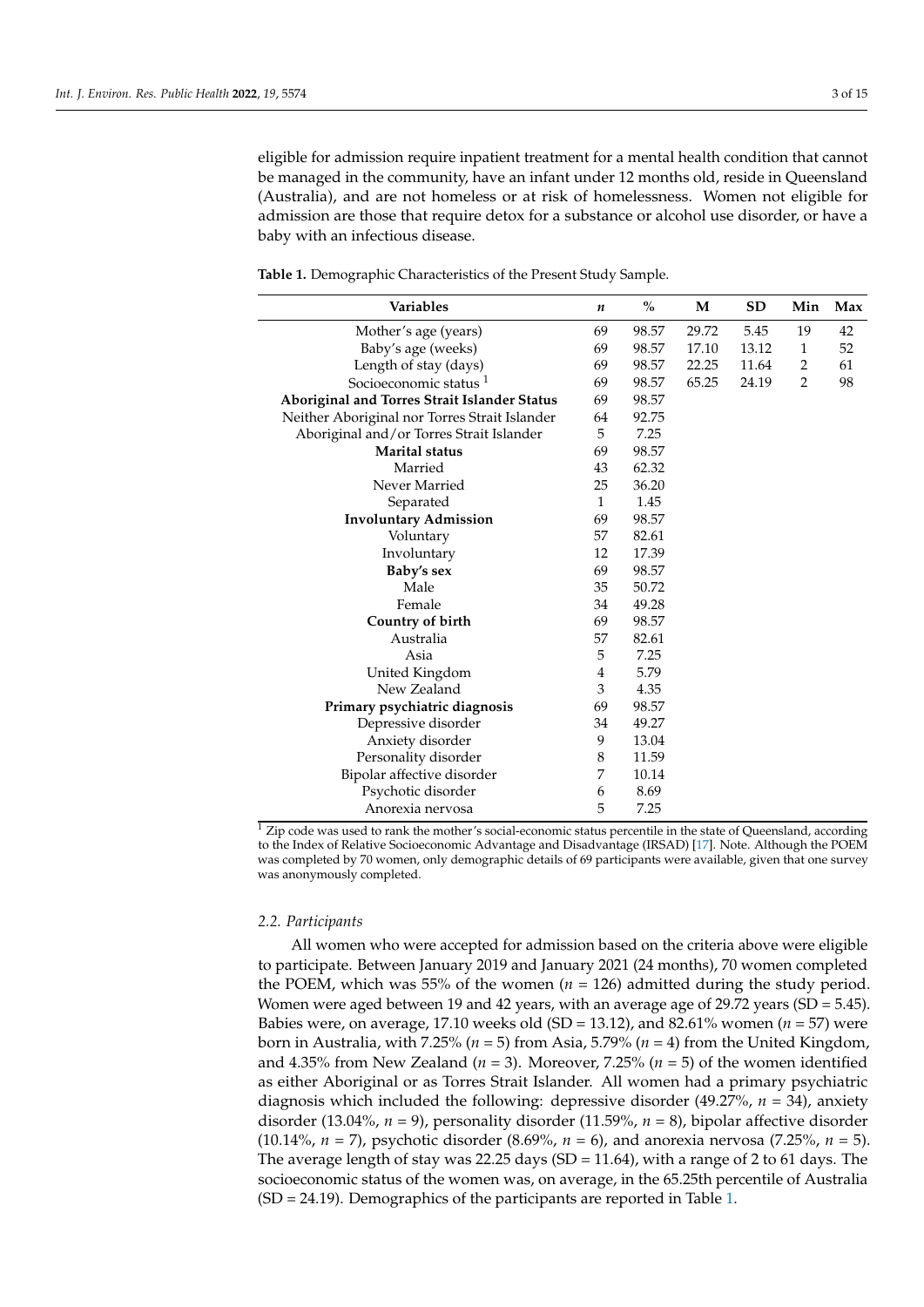## *2.3. Procedure*

This study utilized a cross-sectional mixed-methods survey completed at discharge, which is a commonly used and well-recognized method to assess patient satisfaction with admission [\[13,](#page-14-12)[14\]](#page-14-13). Within 48 h prior to discharge, a nursing staff member distributed the self-reported questionnaire and explained that the questionnaire guided service development. It was also outlined that participation was voluntary and did not affect the clinical care provided. Mental health nursing staff were available as required to provide emotional and practical support to women as they were completing the questionnaire. The survey contained the POEM and multiple-choice questions about the usefulness of therapeutic groups. There were also free-text questions about areas of strengths and improvements, which could be anonymously completed if desired. The data was later scanned into hospital medical records, extracted by the research team, and deidentified for analysis. The project was exempt from ethical review by the Gold Coast Health Human Research Ethics Committee (LNR/2018/QGC/47991), as this was considered a quality assurance project with data collection being part of routine care.

#### *2.4. Measures*

#### 2.4.1. Demographics

Demographic information, including the participants' zip code, maternal and infant age, marital status, country of birth, primary psychiatric diagnosis (based on the category of disorder), length of stay, involuntary admission status, and First Nations Status (i.e., Aboriginal and/or Torres Strait Islander), were extracted from the hospital medical records. To represent the participant's social-economic status, the Index of Relative Socioeconomic Advantage and Disadvantage (IRSAD) percentile rank within Australia was used [\[17\]](#page-14-16). The IRSAD corresponds to a participant's zip code and indicates the relative economic and social advantage and disadvantage of people living within a particular area [\[17\]](#page-14-16).

#### 2.4.2. Patient Outcome and Experience Measure (POEM)–Inpatient Measure

The POEM–Inpatient Measure is specific for psychiatric, inpatient MBUs and is composed of 20 items with a PROM and a PREM section [\[18\]](#page-14-17). For the PROM, two questions examined the self-perceived mental health status at admission and discharge (i.e., "When I first came into contact with the service, I was ... ", "When I was discharged from the service, I was ... "), using a 5-point Likert scale  $(1 =$  extremely unwell,  $2 =$  very unwell,  $3 =$  unwell,  $4 =$  well,  $5 =$  very well). For the PREM, there were 18 questions measuring the patient's view of their experience in the service using a 4-point Likert scale (1 = strongly agree, 2 = agree, 3 = disagree, 4 = strongly disagree). Twelve questions focused on relational aspects of inpatient service (e.g., "Staff gave me the right amount of support and care", "Staff were not very sensitive to my needs"), with five questions negatively worded and reverse coded. Six questions examined functional aspects of the inpatient service (e.g., "The unit provided a good place for my baby to be with me", "The food provided was not acceptable to me"). The POEM has been recommended by the Royal College of Psychiatry's Centre for Quality Improvement (CCQI) to support service improvement over time [\[18\]](#page-14-17) and has been used in the United Kingdom [\[11\]](#page-14-10). Internal consistency was adequate for the overall score ( $α = 0.87$ ), relational aspects of inpatient service ( $α = 0.89$ ), and functional aspects of the inpatient service ( $\alpha$  =0.74).

#### 2.4.3. Additional Therapeutic Groups Usefulness Questions

An additional six questions were included that asked the patient to rate their perceived usefulness of therapeutic groups facilitated within the MBU. This was measured using a 3-point Likert scale  $(1 = \text{very useful}, 2 = \text{somewhat useful}, 3 = \text{not useful at all}, \text{or did not}$ participate).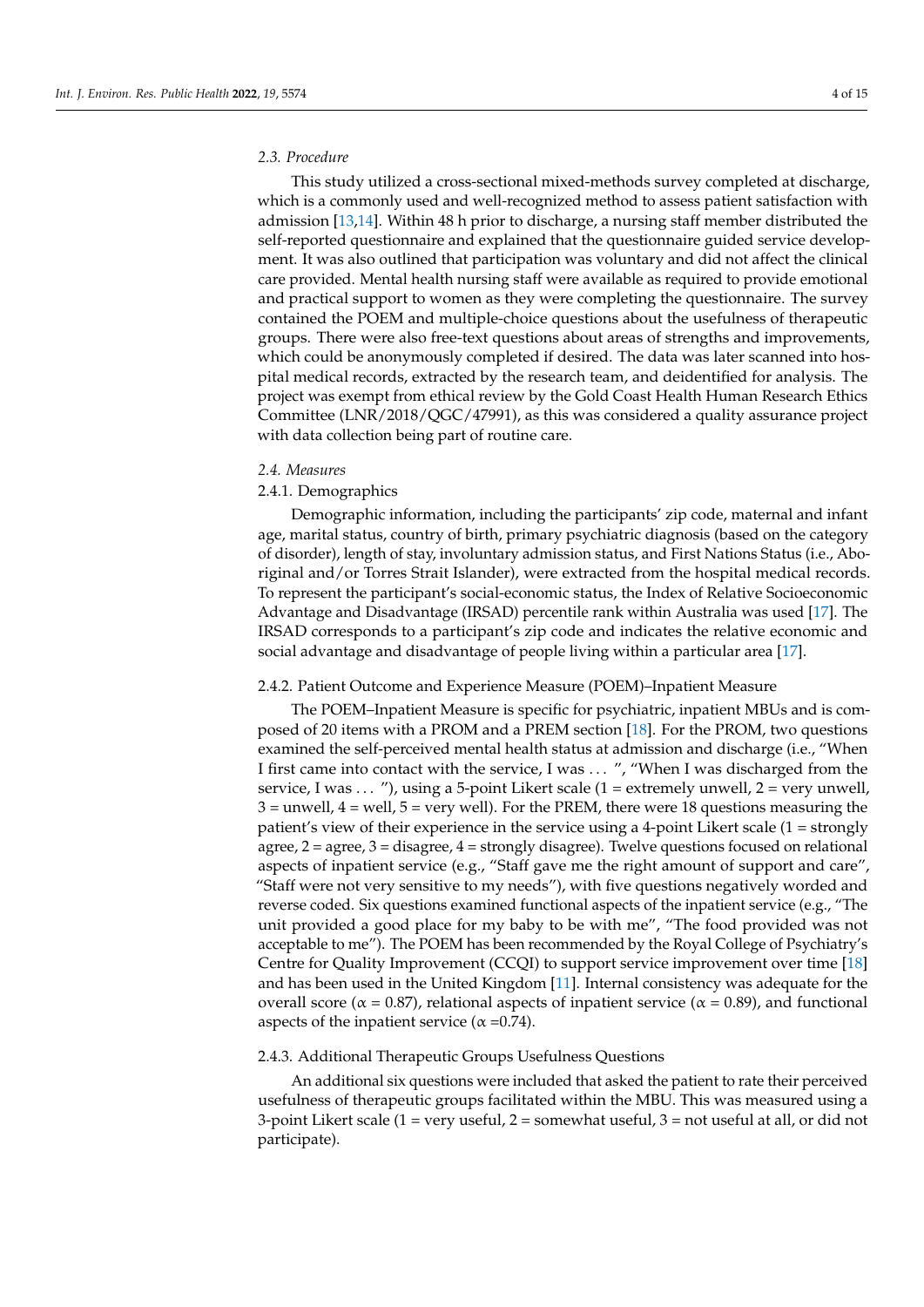## 2.4.4. Qualitative Free-Text Responses

The questionnaire also had a provision for the patients to write additional free-text comments regarding how their stay in the MBU could be improved, and any positive feedback about their experience.

#### *2.5. Data Analysis*

## 2.5.1. Quantitative Statistical Analysis

Data analysis was conducted using the IBM Statistical Package for Social Science Version 27. Descriptive statistics, including minimum, maximum, mean, and standard deviations for continuous variables and frequencies and proportions for categorical variables were computed for demographic variables (Table [1\)](#page-3-0). The difference in the patient's self-rated mental health status at admission and discharge was assessed using a paired samples *t*-test (Table [2\)](#page-5-0). To understand the clinical and demographic variables correlated with this change, Pearson correlations were completed between the change in mental health status from admission to discharge, and the following variables: maternal age, infant age, socioeconomic status percentile, marital status, first nation status, infant sex, length of stay, primary diagnosis when dummy coded, mental health act status. Those who agreed (i.e., strongly agree and agree) and disagreed (Strongly Disagree and Disagree) with POEM statements were aggregated, and proportions of items and averages of subscales were generated (see Table [3\)](#page-6-0). Those who found the therapeutic group programs to be "very useful" or "somewhat useful" were aggregated as "useful", and proportions were calculated. Additionally, proportions were computed for those who rated the programs as "did not participate" or "not useful" (see Table [4\)](#page-7-0). As the PREM component was not normally distributed, Spearman's correlations were conducted between demographics with POEM subscales (see Table [5\)](#page-8-0). Marital status was aggregated into a dichotomous variable (e.g., not married and separated  $= 0$ ; married  $= 1$ ). An alpha level of 0.05 was used to assess statistical significance in correlations.

#### 2.5.2. Qualitative Analysis

Thematic content analysis was used to examine the qualitative feedback provided by patients at the conclusion of the questionnaire (see Table [6\)](#page-9-0). The Braun and Clarke method was used to guide the thematic content analysis [\[19\]](#page-14-18). The responses were independently coded by two researchers who then met to discuss, compare, and refine themes until full consensus was attained. Cross-tabulations with frequencies and proportions were completed to examine the nature of feedback (positive vs. suggestion for improvement) based on the Mental Health Act status (voluntary vs. involuntary).

<span id="page-5-0"></span>**Table 2.** Paired Samples *t*-Test Between Maternal-Rated Mental Health Status at Admission and Discharge with  $1 =$  Extremely Unwell and  $5 =$  Very Well.

|                                     |      | Admission |      | <b>Discharge</b> |    |            |
|-------------------------------------|------|-----------|------|------------------|----|------------|
|                                     | M    | SD        | M    | <b>SD</b>        | dt |            |
| Maternal-rated mental health status | 2.05 | 0.84      | 4.16 | 0.72             | 68 | $-19.23**$ |

 $*^{*} p < 0.01; M = \text{Mean}; SD = \text{standard deviation}; df = \text{degrees of freedom}; t = t - \text{statistic}.$ 

## **3. Results**

#### *3.1. PROM Rating of Mental Health Status at Admission to Discharge*

A paired-samples *t*-test was conducted to compare patients' perception of mental health status from admission to discharge. There was a significant increase in the mental health scores between admission ( $M = 2.1$ ,  $SD = 0.84$ ) and discharge ( $M = 4.16$ ,  $SD = 0.72$ ), *t* (68) = −19.23, *p* < 0.01, as seen in Table [2.](#page-5-0)

When correlations were completed between change in mental health status from admission to discharge, using a range of variables (maternal age, infant age, socioeconomic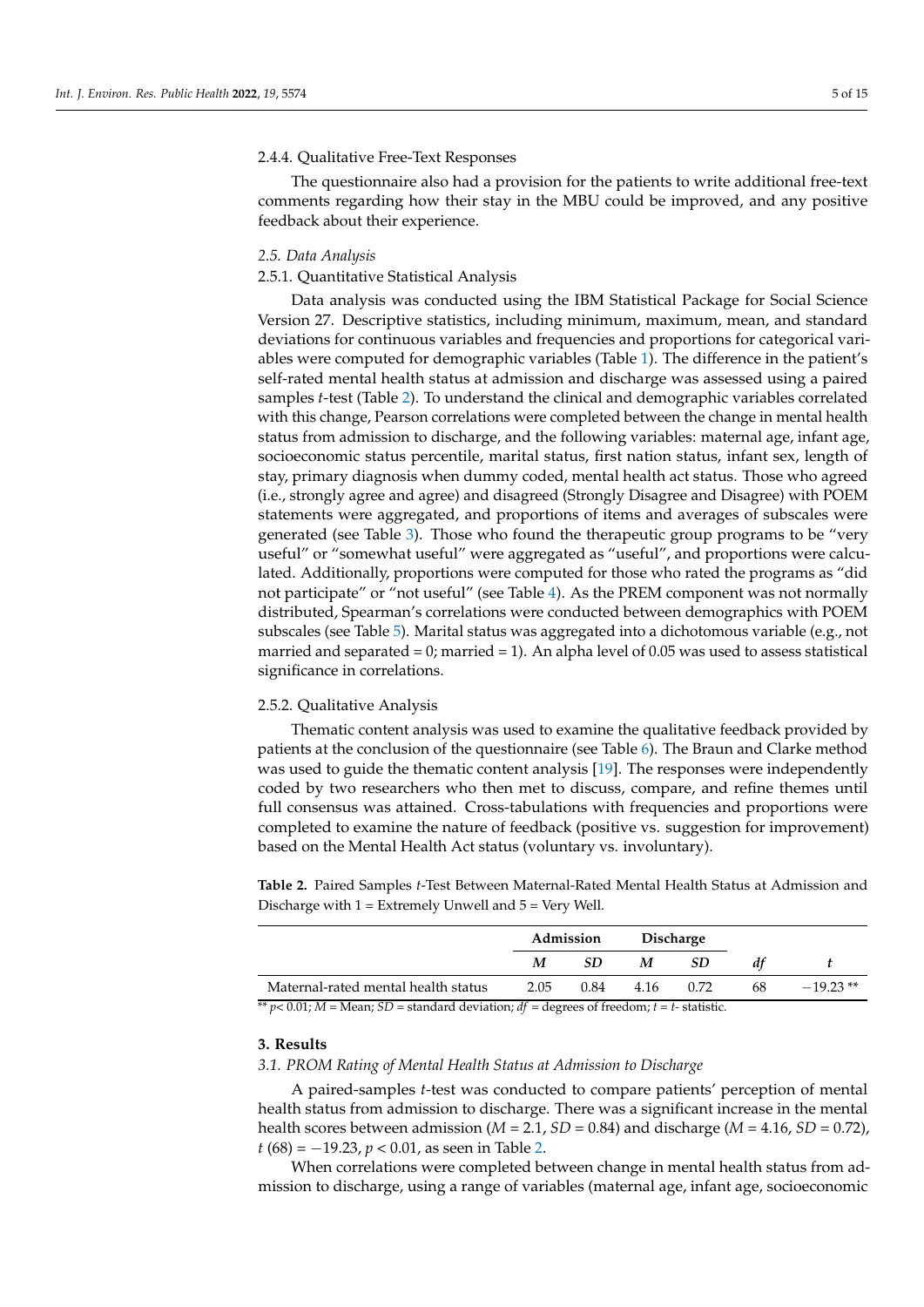status percentile, marital status, first nation status, baby sex, length of stay, primary diagnosis, and mental health act status), none of the correlations were statistically significant. This indicates that patients perceive an improvement in mental health status from admission to discharge, regardless of any clinical and demographic characteristics.

<span id="page-6-0"></span>**Table 3.** Percentage of Agreement (Strongly Agree and Agree) and Disagreement (Strongly Disagree and Disagree) of Maternal-Rated Items from the POEM.

| Items                                                                | Disagreement<br>(%) | Agreement<br>(%) |
|----------------------------------------------------------------------|---------------------|------------------|
| Relational aspects of inpatient service                              | $M = 4.65$          | $M = 95.35$      |
| 3. Staff communicated with others involved in my care. $1$           | 7.14                | 92.86            |
| 4. Staff gave me the right amount of support and care.               | 2.86                | 97.14            |
| 5. I got help quickly enough after referral. <sup>1</sup>            | 5.71                | 94.29            |
| 6. Staff listened to me and understood my problems.                  | 2.86                | 97.14            |
| 7. Staff involved me enough in my care and treatment. <sup>1</sup>   | 4.29                | 95.71            |
| 8. The service provided me with the information I<br>needed.         | 1.43                | 98.57            |
| 9. Staff were very sensitive to my needs. $1$                        | 4.29                | 95.71            |
| 10. Staff helped me understand my illness/difficulties.              | 5.71                | 94.29            |
| 11. Staff were very sensitive to the needs of my baby. $1$           | 7.20                | 92.80            |
| 12. Staff helped me be more confident with caring for my<br>baby.    | 5.71                | 94.29            |
| 13. The service involved other relevant people in a<br>helpful way.  | 5.71                | 94.29            |
| 14. I would recommend this service to others.                        | 2.86                | 97.14            |
| Functional aspects of the inpatient service                          | $M = 6.99$          | $M = 91.90$      |
| 15. The unit was clean and hygienic.                                 | 1.43                | 98.57            |
| 16. The unit provided a good place for me to recover. $1$            | 2.90                | 97.10            |
| 17. The unit provided helpful activities and therapies. <sup>1</sup> | 4.29                | 95.71            |
| 18. The unit provided a good place for my baby to be<br>with me.     | 2.90                | 97.10            |
| 19. The unit supported me in my contact with family and<br>friends.  | 2.86                | 97.14            |
| 20. The food provided was acceptable to me. $1$                      | 27.54               | 72.46            |

 $\frac{1}{1}$  Statement is worded positively in table but negatively in the original patient-reported questionnaire; items start at question 3, and questions 1 and 2 relate to the PROM questions.

## *3.2. PREM Ratings*

As displayed in Table [3,](#page-6-0) relational aspects of the inpatient service were rated between 92.86% and 98.57% for level of agreement, with 95.35% agreement on average, indicating overall favorable perceptions. Moreover, 97.14% reported that they would recommend this service to others. Most of the functional aspects of the inpatient service were rated between 95.71% and 98.57% of agreement, suggesting high satisfaction; however, acceptability of the food (item 20) was rated with 72.46% agreement. Overall, the functional aspects of the inpatient service were rated positively, with 91.90% agreement.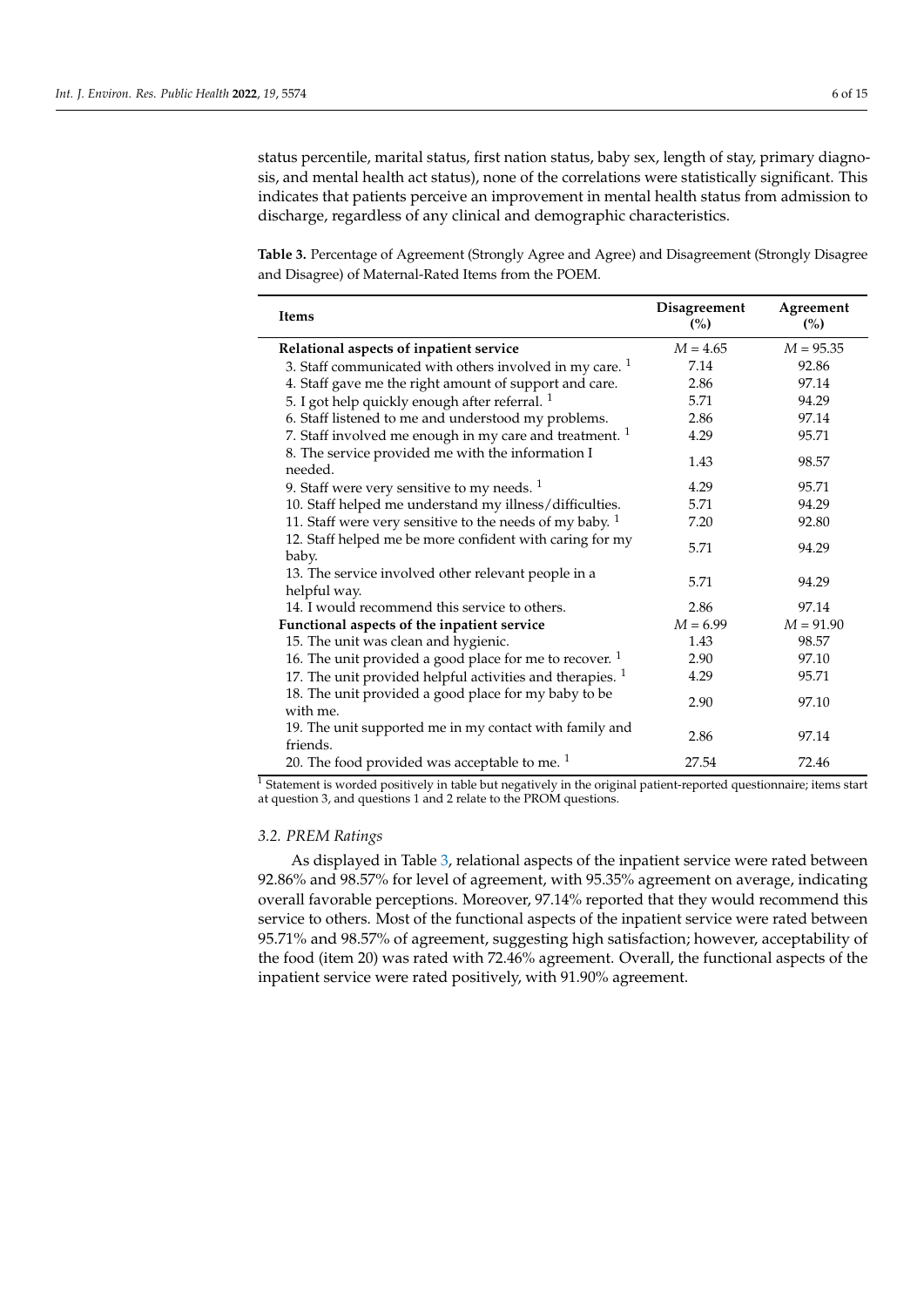| Therapeutic<br>Programs                       | <b>Description of Group</b>                                                                                                                                                                                                                                                                                                                                                                                           | <b>Lead Allied</b><br>Health<br>Discipline at<br>Lavender                                                    | <b>Not</b><br>Participated<br>(%) | <b>Not</b><br><b>Useful</b><br>(%) | Useful <sup>1</sup><br>(%) |
|-----------------------------------------------|-----------------------------------------------------------------------------------------------------------------------------------------------------------------------------------------------------------------------------------------------------------------------------------------------------------------------------------------------------------------------------------------------------------------------|--------------------------------------------------------------------------------------------------------------|-----------------------------------|------------------------------------|----------------------------|
| Sensory<br>modulation                         | Sensory modulation education is provided to<br>the group members to help them work on<br>identifying their triggers and early warning<br>signs of dysregulation. Mothers' sensory<br>preferences are assessed and are provided<br>with education on using sensory modulation<br>strategies to support optimal arousal.<br>Sensory tools are trialled and selected for use<br>throughout admission and post-discharge. | Occupational<br>Therapist                                                                                    | 7.58                              | 0.00                               | 92.42                      |
| Baby play                                     | Mothers play with their baby using<br>age-appropriate activities and games such as<br>nursery rhymes, bubble blowing, and<br>"tummy" time. Baby massage is taught to<br>promote infant development and<br>maternal-infant attachment. Staff provide<br>education, encouragement, modelling, and<br>practice.                                                                                                          | Occupational<br>Therapist,<br>Physiotherapist,<br>Social Worker,<br><b>Infant Mental</b><br>Health Therapist | 12.12                             | 1.52                               | 86.36                      |
| Pharmacotherapy<br>group ('Medwise<br>Group') | Mothers ask questions and learn about the<br>role of medications, different types of<br>modifications and their side effects, and<br>other issues around medication management.<br>For example, topics discussed include<br>breastfeeding while on an antidepressant.                                                                                                                                                 | Pharmacist                                                                                                   | 7.35                              | 7.35                               | 84.85                      |
| Mindfulness<br>practice                       | Mothers practice mindfulness exercises<br>which help to 'ground' the mothers and may<br>be applied when with the baby (e.g.,<br>mindfulness during baby bathing, five senses<br>technique).                                                                                                                                                                                                                           | Psychologist,<br>Social Worker                                                                               | 10.61                             | 6.06                               | 83.33                      |
| Mother and baby<br>relationship               | Mothers are provided education about<br>concepts related to Circle of Security,<br>attachment, and self-care.                                                                                                                                                                                                                                                                                                         | Social Worker,<br><b>Infant Mental</b><br>Health Therapist                                                   | 19.68                             | 0.00                               | 80.32                      |
| Healthy lifestyle                             | Mothers complete meal and snack<br>preparation for themselves and their baby,<br>and are provided education about healthy<br>eating, meal planning for the family,<br>budgeting, baby nutrition and food, and<br>mood relationship. They practice mindful<br>eating skills.                                                                                                                                           | Dietitian,<br>Occupational<br>Therapist,<br>Physiotherapist                                                  | 16.70                             | 3.00                               | 80.30                      |
| Mother and baby<br>exercise                   | Mothers engage in exercises based on<br>stretching, strengthening, and cardiovascular<br>fitness, while safely involving their baby.<br>These exercises aim to provide mothers with<br>skills to exercise whilst interacting with their<br>baby.                                                                                                                                                                      | Physiotherapist                                                                                              | 16.70                             | 3.00                               | 80.30                      |
| Positive coping<br>strategies                 | Mothers are educated on and provided with<br>the opportunity to practice positive coping<br>strategies using compassion-centered<br>therapy, dialectical behavior therapy,<br>acceptance and commitment therapy, and<br>cognitive behavioral therapy.                                                                                                                                                                 | Psychologist                                                                                                 | 22.73                             | 0.00                               | 77.27                      |

<span id="page-7-0"></span>**Table 4.** Maternal-Rated Usefulness of Specific Therapeutic Group Program in The Mother-Baby Unit.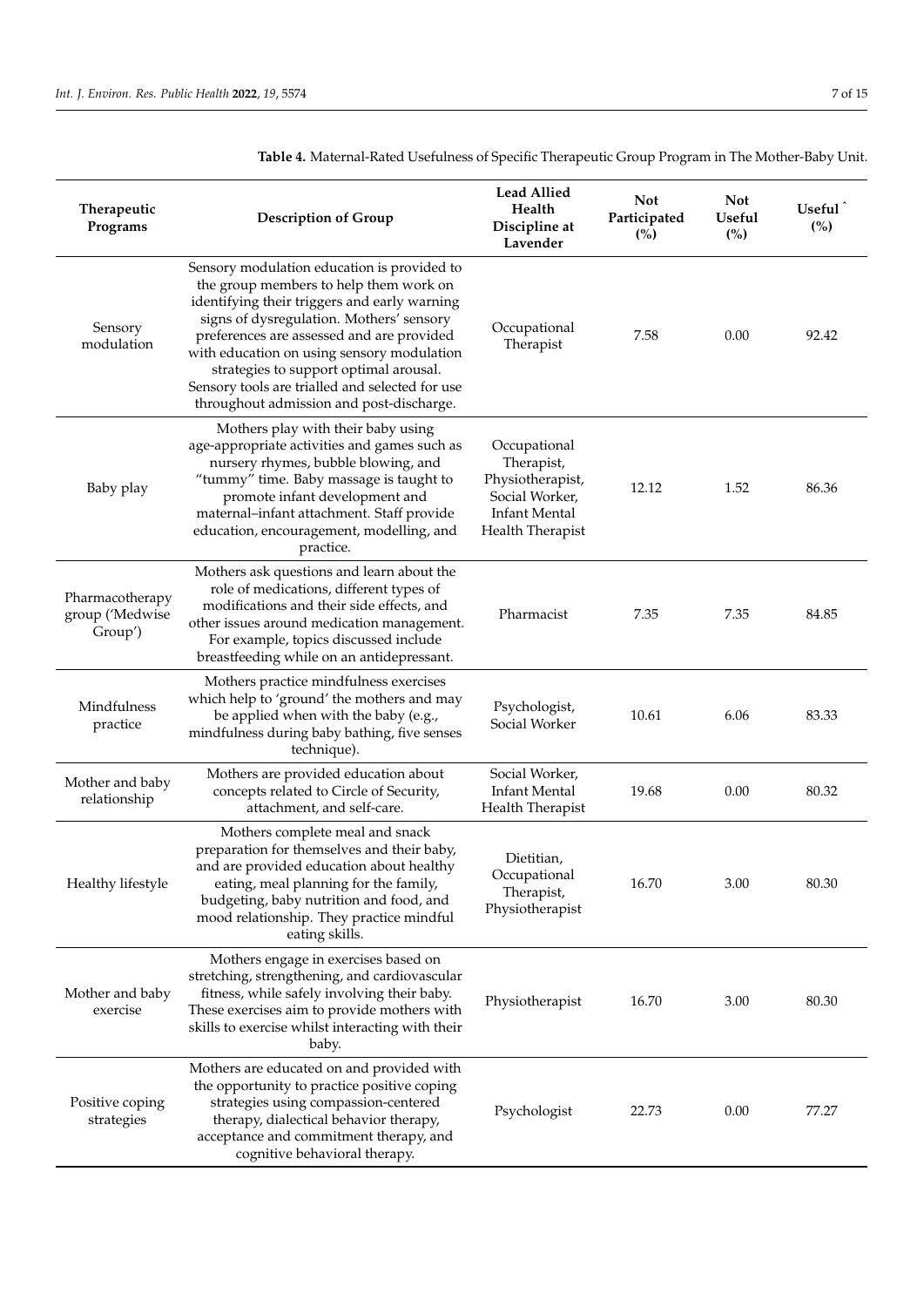As displayed in Table [4,](#page-7-0) the therapeutic group programs led by a range of allied health were rated positively by those who participated (Range: 77.27–92.42%, Mean = 83.14%). Of the eight therapeutic programs, sensory modulation (92.46%), baby play (86.36%), and pharmacotherapy group (84.85%) had the highest ratings for level of usefulness.

<span id="page-8-0"></span>**Table 5.** Spearman Correlations Between Demographic and Diagnostic Variables with PREM Subscales.

| Demographic Variables                       | <b>Relational Aspects</b> | <b>Functional Aspects</b> |
|---------------------------------------------|---------------------------|---------------------------|
| Mother's age                                | 0.08                      | $-0.03$                   |
| Length of stay (days)                       | 0.04                      | 0.01                      |
| Marital Status <sup>1</sup>                 | 0.01                      | $-0.06$                   |
| Socioeconomic status (state percentile) $2$ | 0.08                      | 0.20                      |
| Voluntarily admitted 3                      | $0.33$ **                 | $0.25$ <sup>*</sup>       |

<sup>1</sup> Not Married and Separated = 0, Married = 1; <sup>2</sup> Zip code was used to rank the mother's social-economic status percentile in the state of Queensland, according to the Index of Relative Socio-economic Advantage and Disadvantage (IRSAD); <sup>3</sup> Involuntary admission = 0, Voluntary admission = 1. \*  $p < 0.05$ ; \*\*  $p < 0.01$ .

## *3.4. Correlation between PREM Subscales and Demographic Variables*

As shown in Table [5,](#page-8-0) voluntary admission was significantly positively correlated with both relational  $(r = 0.33)$  and functional  $(r = 0.26)$  aspects of the inpatient service. Significant correlations were not found for any of the other demographic variables.

| <b>Themes</b>                                       | <b>Qualitative Feedback Quotes</b>                                                                                                                                                                                             |                | $\%$  |
|-----------------------------------------------------|--------------------------------------------------------------------------------------------------------------------------------------------------------------------------------------------------------------------------------|----------------|-------|
| <b>Positive feedback</b>                            |                                                                                                                                                                                                                                | 40             | 74.07 |
| Positive experience with<br>staff (overall)         | "The staff here are amazing. They are so kind, caring, they<br>really go above and beyond for you and they make sure that<br>all your needs are taken care of. They really are my heroes."                                     | 40             | 74.07 |
| Support from nursing<br>staff                       | "The support and friendship of all the nurses has made each<br>day easier than the last, and has made my recovery much<br>more positive."                                                                                      | 21             | 38.89 |
| Increased<br>self-confidence                        | "I have gained more confidence with my baby and have<br>been given lots of great tips and support."                                                                                                                            | 12             | 22.22 |
| Positive experience with<br>the allied health team  | "I was amazed with the care and support I received through<br>allied health, and feel very fortunate to have had such a<br>high level of care."                                                                                | 8              | 14.81 |
| Provided good practical<br>skills                   | "I feel like I got a lot from my stay here. Very practical and<br>centring."                                                                                                                                                   | 8              | 14.81 |
| Positive experience with<br>medical staff           | "The doctors were approachable and listened to my care<br>needs."                                                                                                                                                              | $\overline{7}$ | 12.96 |
| Highly skilled and<br>knowledgeable staff           | "Thank you for your professionalism and obvious expertise<br>in caring for us women and our babies at a time when we're<br>not able to take care of ourselves."                                                                | 3              | 5.56  |
| Useful child health<br>nurse visits                 | "The Child Health Nurse was awesome in telling me<br>techniques to settle the baby and feeding."                                                                                                                               | 3              | 5.56  |
| Useful advice offered                               | "Lavender has taught me not only strategies to cope being a<br>new mum, but really common-sense techniques to help me<br>understand baby better, and to help me bond with baby and<br>genuinely enjoy and embrace motherhood." | 3              | 5.56  |
| Good ward and facilities                            | "The facilities were nice and modern."                                                                                                                                                                                         | 3              | 5.56  |
| Variety of support<br>services available            | "With a variety of services ranging from amazing nurses<br>through to physio, I have felt very confident I have come to<br>the right place."                                                                                   | $\overline{2}$ | 3.70  |
| Social support from<br>other mothers on the<br>ward | "Lovely mothers to learn from and go through the stay<br>together."                                                                                                                                                            | $\overline{2}$ | 3.70  |

**Table 6.** Thematic Analysis of Qualitative Consumer Feedback (*n* = 54).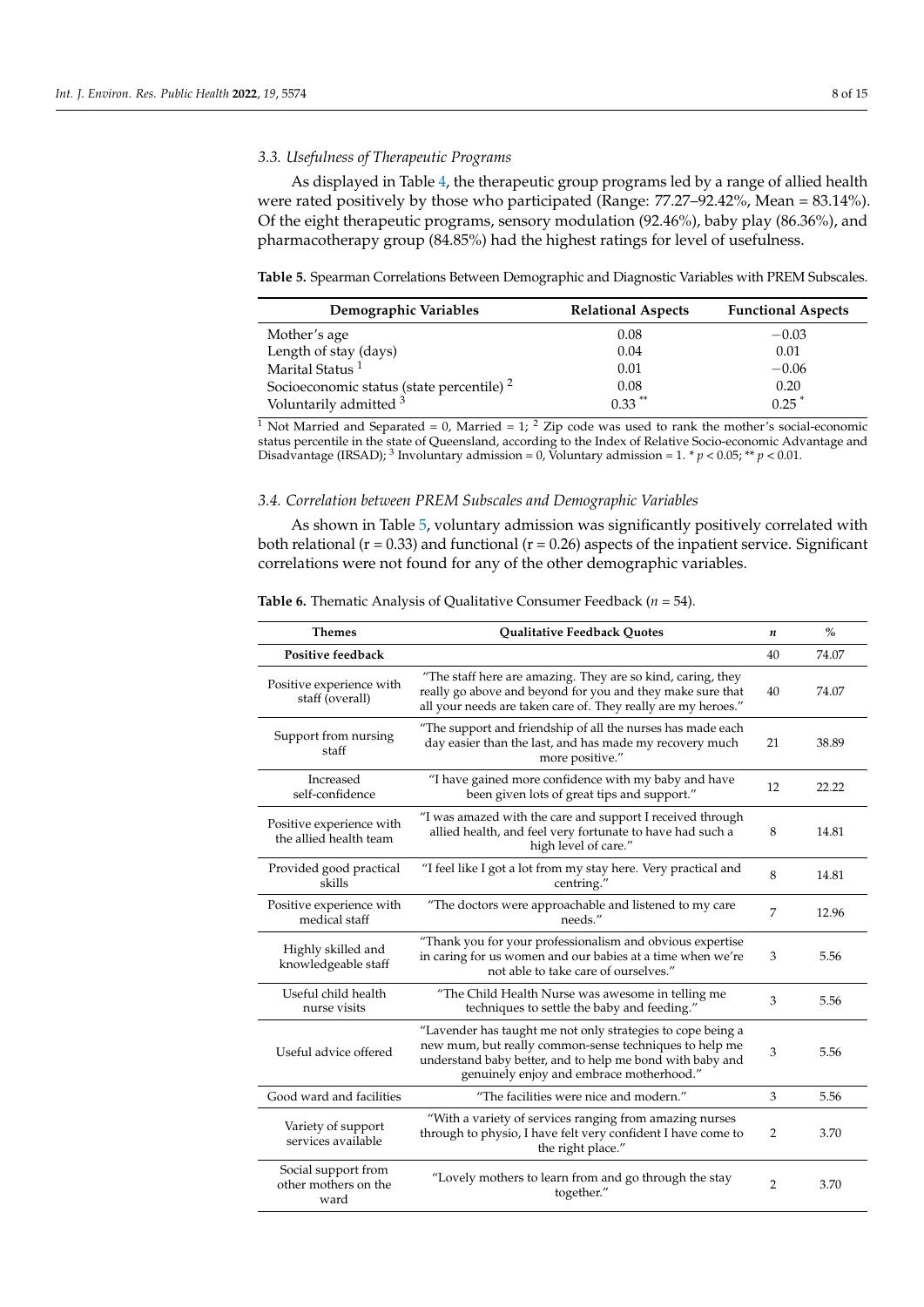#### <span id="page-9-0"></span>**Table 6.** *Cont*.

| <b>Themes</b>                                                                                  | <b>Qualitative Feedback Quotes</b>                                                                                                                                                                                                                           | n              | $\%$  |
|------------------------------------------------------------------------------------------------|--------------------------------------------------------------------------------------------------------------------------------------------------------------------------------------------------------------------------------------------------------------|----------------|-------|
| Enjoyable activities on<br>the ward                                                            | "Loved the activities and freedom to go for walks."                                                                                                                                                                                                          | 2              | 3.70  |
| Good family<br>involvement                                                                     | " [Husband] stayed nearby and spent his days with me at<br>the unit."                                                                                                                                                                                        | $\mathbf{1}$   | 1.85  |
| Clear explanations of<br>diagnosis and treatment                                               | "I really feel that time was taken to explain my illness to me.<br>My questions were answered, medications were explained<br>and discussed."                                                                                                                 | 1              | 1.85  |
| <b>Suggestions for</b><br>improvement                                                          |                                                                                                                                                                                                                                                              | 28             | 51.85 |
| Better food (including<br>more options for<br>allergies and<br>intolerances)                   | "More meal options for dairy allergy."                                                                                                                                                                                                                       | 5              | 9.26  |
| More MBU facilities                                                                            | "I really hope [the government] expands to develop more<br>services like Lavender."                                                                                                                                                                          | 4              | 7.41  |
| More group sessions<br>and activities (reported<br>as lacking due to<br>COVID-19)              | "More ways to connect with other patients, like movie<br>nights."                                                                                                                                                                                            | $\overline{4}$ | 7.41  |
| Clearer communication<br>between staff and<br>patient related to<br>discharge                  | "A clearer outline of what happens after discharge before<br>the day of discharge would have been useful."                                                                                                                                                   | 3              | 5.56  |
| Greater family<br>visitations (including<br>partners and older<br>children) during<br>COVID-19 | "Letting family come whenever, not restrict hours."                                                                                                                                                                                                          | 3              | 5.56  |
| Increase the temperature<br>in the MBU (facilities<br>reported as too cold)                    | "Heaters, warmer showers."                                                                                                                                                                                                                                   | 3              | 5.56  |
| More toys and<br>equipment available for<br>older babies                                       | "Perhaps a playpen to occasionally contain crawling baby."                                                                                                                                                                                                   | 2              | 3.70  |
| Greater availability of<br>allied health<br>professionals                                      | "More child health nurse visits."                                                                                                                                                                                                                            | 2              | 3.70  |
| Dissatisfaction with<br>casual nursing staff                                                   | " [Casual staff] don't appear competent with babies. I did<br>not feel supported [by casual staff]."                                                                                                                                                         | 2              | 3.70  |
| More voluntary time<br>outside of the ward                                                     | "More voluntary time outside of the ward."                                                                                                                                                                                                                   | $\mathbf{1}$   | 1.85  |
| More cleaning of<br>communal equipment                                                         | "The facilities were generally very clean but I would've<br>liked it if the cot bars and high chair (especially straps) were<br>cleaned between babies. And maybe if the bath stand was<br>cleaned more regularly, as it did have some built up<br>residue." | 1              | 1.85  |
| Larger kitchen, bedroom,<br>and bathroom                                                       | "Larger kitchen and cooking facilities."                                                                                                                                                                                                                     | 1              | 1.85  |

## *3.5. Thematic Analysis of Qualitative Patient Feedback*

Table [6](#page-9-0) reports the thematic content analysis of feedback provided by 54 of the participants (77.14%). Forty women (74.07%) detailed positive feedback about the Unit, such as the feedback related to the support from nursing staff (*n* = 21, 38.89%), allied health team ( $n = 8$ , 14.81%), and medical staff ( $n = 7$ , 12.96%). All women who provided positive feedback described favorable experiences with the staff (*n* = 40, 74.07%), such as: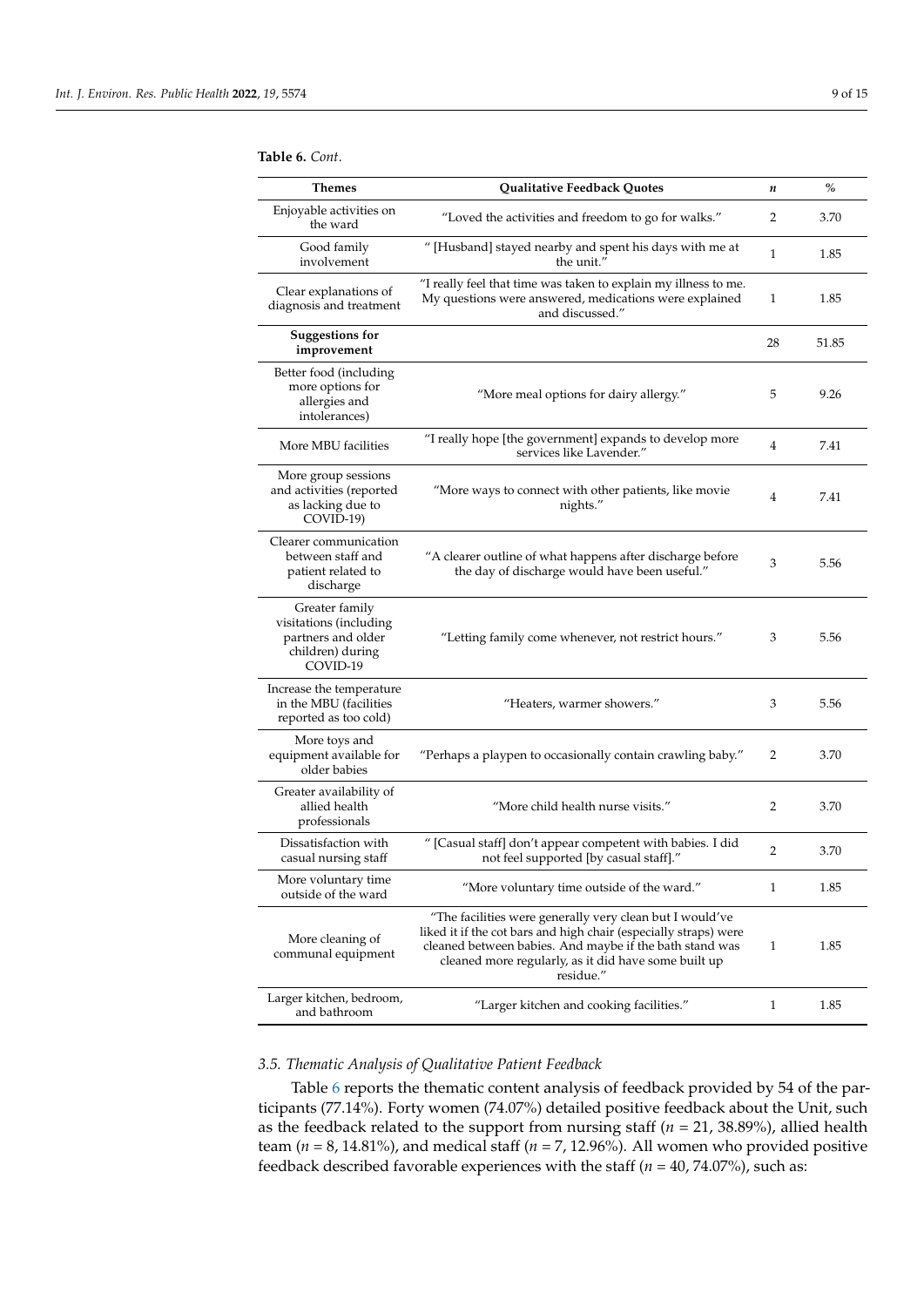*"The staff here are amazing, so kind and caring, they really go above and beyond to make all your needs are met. They really are my heroes when I was going through something so horrific."*

*"I am extremely thankful for my stay at Lavender. I was looked after so well and made to feel safe from the very beginning."*

Twelve women (22.22%) outlined increased self-confidence such as:

*"Lavender has helped me find my confidence as a mum/wife/woman. On admission I had no hope and felt completely worthless. I am now leaving ready to start a new chapter, full of hope for a brighter future."*

Six women (11.11%) described that the admission provided good practical skills, such as:

*"I've really enjoyed my time at Lavender. I've gained more skills with my baby and have been given lots of great tips and support."*

A range of suggestions for improvement were provided, such as having more MBU facilities ( $n = 4, 7.40\%$ ):

*"I really hope [the government] expands to develop more services like Lavender."*

*"There should be more of these units available."*

Other suggestions included higher quality food and more choices to cater for allergies and food intolerances ( $n = 5$ , 9.26%), having more group sessions and activities ( $n = 4$ , 7.40%), clearer communication between the staff and patient (*n* = 3, 5.56%), greater levels of family involvement ( $n = 3, 5.56\%$ ), and increasing the temperature within the MBU  $(n = 3, 5.56\%)$ .

Table [7](#page-10-0) displays cross-tabulation to demonstrate the relationship between the type of feedback received and voluntary admission status. Of the women who provided qualitative feedback, 35 were voluntarily admitted to the MBU (64.81%), and ten (18.52%) were involuntarily admitted. Nine of the women (16.67%) provided qualitative feedback anonymously. Of the women who provided positive feedback, 25 (62.5%) were voluntarily admitted, six (15.0%) were involuntarily admitted, and 9 (22.5%) were provided anonymously. Of the suggestions for improvement that were provided, 21 (75.0%) were provided by voluntary patients, five (17.86%) were provided by involuntary patients, and two (7.14%) were provided anonymously.

|                                              | Mental Health Act Status ( $n = 54$ ) |                                    |                                 |  |
|----------------------------------------------|---------------------------------------|------------------------------------|---------------------------------|--|
| Feedback Type                                | Voluntary<br>$(n = 35, 64.81\%)$      | Involuntary<br>$(n = 10, 18.52\%)$ | Anonymous<br>$(n = 9, 16.67\%)$ |  |
| Positive Feedback<br>$(n = 40)$              | $25(62.5\%)$                          | $6(15.0\%)$                        | $9(22.5\%)$                     |  |
| Suggestions for<br>Improvement<br>$(n = 28)$ | $21(75.0\%)$                          | $5(17.86\%)$                       | $2(7.14\%)$                     |  |

<span id="page-10-0"></span>**Table 7.** Cross-Tabulation of Qualitative Feedback Type by Voluntary Admission Status.

Note. Frequencies in the table do not equate to the number of participants, given that one participant may have provided both a positive feedback comment and a suggestion for improvement.

## **4. Discussion**

This study uses a mixed-method approach to understand the patient experience of being admitted to an MBU, using the POEM and qualitative feedback. Results were largely congruent with hypotheses, which will be discussed below.

This study elucidated that women reported high satisfaction with the experience of functional and relational aspects of the inpatient service, including the usefulness of specific therapeutic groups. Women perceived that staff were sensitive to their needs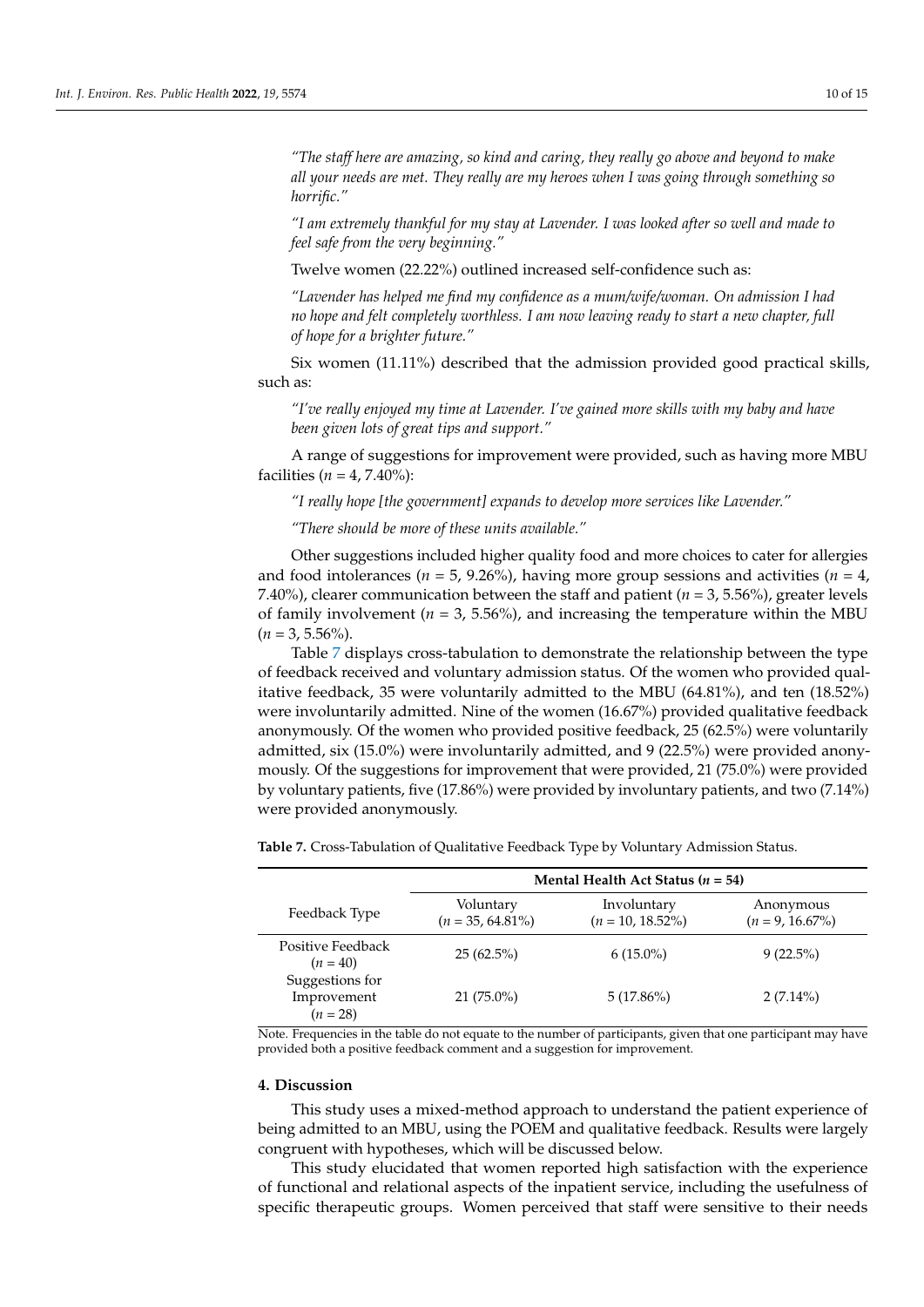and demonstrated empathy and active listening. The quantitative results of the present study indicated that women had a strong therapeutic alliance with staff, which is found to be influential in therapeutic outcomes [\[20\]](#page-14-19). Qualitative feedback similarly revealed that women appreciated the personal attributes of staff, such as being supportive and caring, and disliked casual nurses (i.e., nurses who are not permanent staff and provide cover when required) for their lack of perinatal-specific knowledge and skills. These findings are congruent with Wright et al. [\[10\]](#page-14-9) who also found that staff behaviors and attitudes were crucial to the patient experience.

Women also reported that staff provided appropriate psychoeducation about their mental illness to enable them to have an increased understanding of it. Psychoeducation has been found in a comprehensive systematic review to have several benefits such as reducing relapse, increasing medication compliance, improving social function, and lowering anxiety and depression [\[21\]](#page-14-20).

Women also rated that staff collaborated with them in the treatment process, which is a core tenet of recovery-oriented practice and empowers women to take responsibility for their recovery [\[22\]](#page-14-21). This is a strength of the Lavender Unit as women from other perinatal psychiatric inpatient units have requested more involvement in decision-making [\[12](#page-14-11)[,13\]](#page-14-12).

Another aspect appreciated was that staff involved significant others such as family, friends, and relevant community services, which was regarded as being pivotal for the transition from hospital to home. Involving key support people (such as the partner and grandmother of the baby) when in care is a central principle of family-centered care and promotes recovery [\[23\]](#page-14-22). Research in other mother and baby units has found that involving partners improved familial relationships and was desired [\[24,](#page-14-23)[25\]](#page-14-24). Community services were engaged with consent through liaison during the admission, making referrals for a follow-up post-discharge, collaborating during the discharge planning process, providing a clinical hand over, making face-to-face joint follow-up appointments, and participating in multidisciplinary care reviews. To meet the needs of the mother and baby post-discharge and to prevent relapse, a range of community services is required post-discharge, including engaging private or public psychiatry services, mental health case management, child health QLD and the Early Intervention Parenting Service, public or private infant mental health therapy, perinatal psychology, domestic and family violence non-government organizations, multicultural-specific mental health support services, family support services, Statutory Child Protection services, women's health services, and targeted support groups, as well as generalist community support for women and children such as play groups, library services, and council exercise programs [\[16\]](#page-14-15).

In the survey and the open-ended questions, women reported that staff encouraged their relationship with their baby, parenting confidence, self-confidence, and parenting skills, and responded sensitively to their baby's needs. This is similar to previous findings which suggest that co-admission with the infant improves parenting skills and maternal– infant attachment [\[10](#page-14-9)[,26\]](#page-14-25).

The timeliness of mental health support was rated favorably in the present study, which is congruent with Antonysamy [\[14\]](#page-14-13). The environmental aspects were mostly highlighted as hygienic and clean in the survey feedback; however, aspects to improve upon that were noted in the qualitative feedback included the air-conditioning temperature being too cold; a need for increased cleanliness of communal equipment (e.g., cots and highchairs); more equipment for older babies; and environmental changes such as having larger areas within the unit such as the kitchen, bedroom, and bathroom. Ensuring the MBU space is appropriately designed, comfortable, and appropriate for mother and baby interaction is important, as outlined by Connellan et al. [\[27\]](#page-14-26).

As overarching indicators concerning the satisfaction with the service, high numbers of women voiced in qualitative and quantitative feedback that they would recommend the service to others, and the majority perceived the MBU as a good place for recovery. Other MBUs have also been well-regarded by the admitted women, and patients have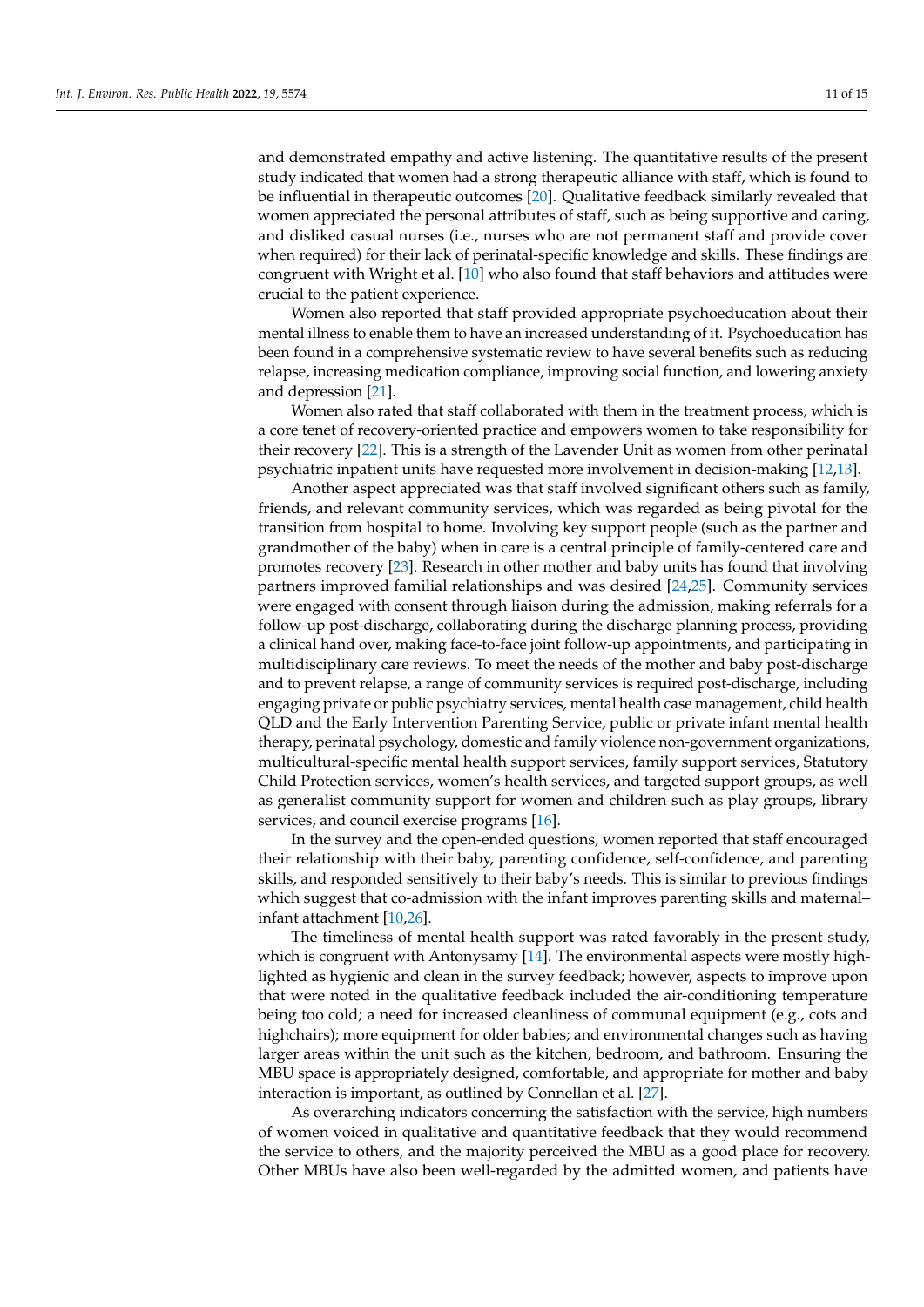indicated a preference for treatment in MBUs rather than acute psychiatric units without their infant [\[12](#page-14-11)[,14\]](#page-14-13).

A high proportion of participants (95.71%) rated the Unit as having helpful activities and therapies. Specific therapeutic groups (e.g., pharmacotherapy group, mother and baby exercise) were rated as useful by the majority of women. Of the therapeutic groups outlined, sensory modulation was rated as the most useful by 92.42% of women. In this therapeutic group, women are educated on the zones of arousal and how sensory modulation techniques may be used to support optimal regulation by either calming or alerting their nervous system [\[28\]](#page-14-27). Women and babies' triggers are identified using a parenting-specific checklist, and women are able to trial a range of sensory tools (e.g., fidgets, theraputty, weighted modalities, essential oils) based on their sensory preferences [\[29\]](#page-15-0). Women are provided with a 'sensory kit' which contains a range of tools and activities that can be used in times of dysregulation when on the Unit and post-discharge [\[30\]](#page-15-1). In addition, women complete the Adolescent/Adult Sensory Profile, which assesses mothers' sensory patterns of sensory sensitivity, sensory avoidance, low registration, and sensory seeking, and categorizes scores based on the normative population (e.g., "much more than most", "much less than most") [\[31\]](#page-15-2). Sensory modulation techniques are particularly helpful as women with mental illnesses exhibit higher than normal levels of being bothered and overwhelmed by sensory input (i.e., sensory sensitivity and sensory avoidance), which is associated with poorer maternal–infant attachment and lower parenting confidence [\[29\]](#page-15-0).

There were approximately 7–22% of women who did not participate in particular groups, which may be because of the high acuity of their mental illness and younger aged infants (M = 17.10 weeks or 3.94 months), requiring increased care from the mother (e.g., breastfeeding, settling). Other plausible reasons are that women may be resting are because they are fatigued from waking up throughout the night to care for baby, and/or may be engaging in individual reviews rather than group sessions at that time, that otherwise could not be avoided. Possible contextual reasons for this were the restrictions related to COVID-19, and the unavailability of allied health staff (as indicated in qualitative feedback).

Results revealed, congruent to hypotheses, that women reported a positive change in mental health status from admission to discharge, regardless of any other clinical or demographic factors. This was consistent with previous research conducted on the Lavender MBU, exploring clinician-rated functional and behavioral improvements based on the Health of the Nation Outcome Scores [\[16\]](#page-14-15), and the wider literature examining MBUs, indicating improvements in mental health functioning [\[8,](#page-14-7)[27\]](#page-14-26).

Furthermore, the present study identified the demographic variables correlated with satisfaction with the patient experience. Women who were admitted voluntarily were more likely to perceive greater satisfaction with how they were treated by staff compared with women who were admitted involuntarily. Qualitative feedback similarly revealed that an involuntary participant desired more time outside of the ward. Despite this, involuntary patients provided positive qualitative feedback, and patients who were involuntarily and voluntarily admitted reported similar levels of improvement in their mental health from admission to discharge. Voluntary patients are making an informed decision to be admitted, whereas involuntary patients may feel that admission is not warranted as they lack the insight and capacity to consent to medical treatment due to the severity of their mental illness [\[32\]](#page-15-3). Similarly, voluntary patients have been found to be more satisfied with inpatient mental health services as patients have had positive therapeutic relationships and have increased insight into their illness [\[33\]](#page-15-4). Results of the present study suggest that more targeted interventions towards women who are involuntarily admitted, such as support by the Independent Patient Rights Advisors, may be beneficial. Interestingly, a woman's age, how long her admission was, her level of social support deemed by her marital status, and level of socioeconomic advantage were not correlated with level of satisfaction, suggesting that equitable care was provided.

Thematic content analysis of the qualitative feedback revealed a range of improvements within the MBU service, such as a wider range of food options to cater for allergies,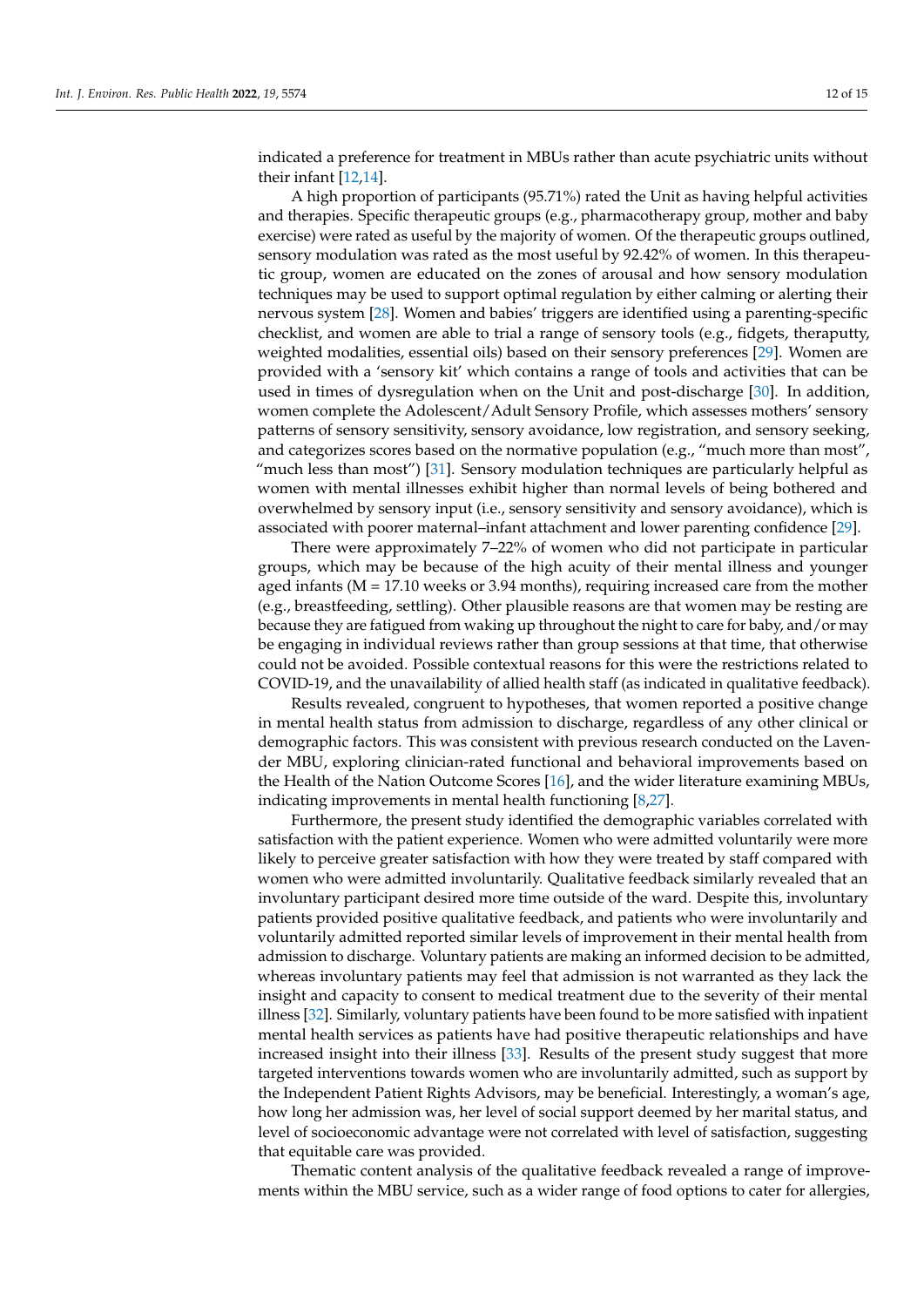intolerances, and dietary preferences (e.g., vegan, halal, gluten-free), which is consistent with qualitative feedback given at other MBU services [\[14\]](#page-14-13). Several women advocated for more public MBU beds or services, which is in alignment with recent national position papers suggesting that there is a need for one eight-bedded unit for every 15,000 deliveries, which is not currently met [\[34](#page-15-5)[,35\]](#page-15-6). Women also voiced the need for more therapeutic group activities and visitations from family members that had been restricted during the COVID-19 pandemic. Soh et al. [\[36\]](#page-15-7) similarly identified that COVID-19 affected clinical care and relationships. In the present study, patients desired more discharge planning and preparation, which has been found to promote the transition to home in qualitative studies [\[37\]](#page-15-8). Overall, there were more positive comments than suggestions for improvement to the service, which was consistent regardless of whether the women were voluntarily or involuntarily admitted.

#### *Limitations*

This study used a single-site design, with future studies recommended to explore multiple MBUs. Another limitation was that the first question of the POEM, examining mental state at admission, was open to recall bias. Future research may investigate updating the POEM questionnaire as not all qualitative feedback raised (e.g., size of the Unit, social support from other patients, COVID impact) were captured in the survey. This, however, also highlights the benefits of supplementary qualitative feedback. Further areas of research that may be explored include examining satisfaction feedback post-discharge or at multiple timepoints, perspectives from a key support person (e.g., partner, grandmother of baby), and triangulation with psychometric measures such as the Edinburgh Postnatal Depression Scale.

## **5. Conclusions**

This study used both quantitative and qualitative methodologies to understand the patient experience and outcomes of admission to an inpatient MBU. Findings suggested that women were largely satisfied with the care provided, such as the responsiveness of staff towards themselves and their baby, and the support provided in relation to maternal-infant attachment and parenting skills. The study also highlighted areas of improvement within the MBU service, such as better food quality, more availability of public MBU beds, training for casual nurses, environmental design, infection control management during COVID-19, and supporting patients who were involuntarily admitted. As this feedback from patients informs service development, the study underpins the importance of partnering with patients to deliver the highest quality, patient-centered care.

**Author Contributions:** Conceptualization, G.B. and S.R.; methodology, G.B. and S.R.; software, G.B.; validation, R.S. and C.H.; formal analysis, G.B., R.S. and C.H.; resources, G.B. and S.R.; data curation, L.P., L.H., A.E., A.R., C.F., R.A., R.C., S.P. and M.M.; writing—original draft preparation, G.B. and C.H.; supervision, G.B. and S.R.; project administration, G.B. All authors have read and agreed to the published version of the manuscript.

**Institutional Review Board Statement:** The project was exempt from ethical review by the Gold Coast Health Human Research Ethics Committee (LNR/2018/QGC/47991).

**Informed Consent Statement:** Patient consent was waived as the project was conducted as part of a quality assurance activity and considered part of routine care and service development.

**Data Availability Statement:** Data is available upon request from the author.

**Acknowledgments:** We acknowledge the Lavender Mother-Baby Unit team, such as Nicola Armes, Kim Bignell, Erin Kelly, Jessica Saul, Joanne Lee, Kerry Berthelot, Maureen Muchiri, Michelle Summers, Natasha Newman, Nicola Taylor, and Hollie Hurst.

**Conflicts of Interest:** The authors declare no conflict of interest.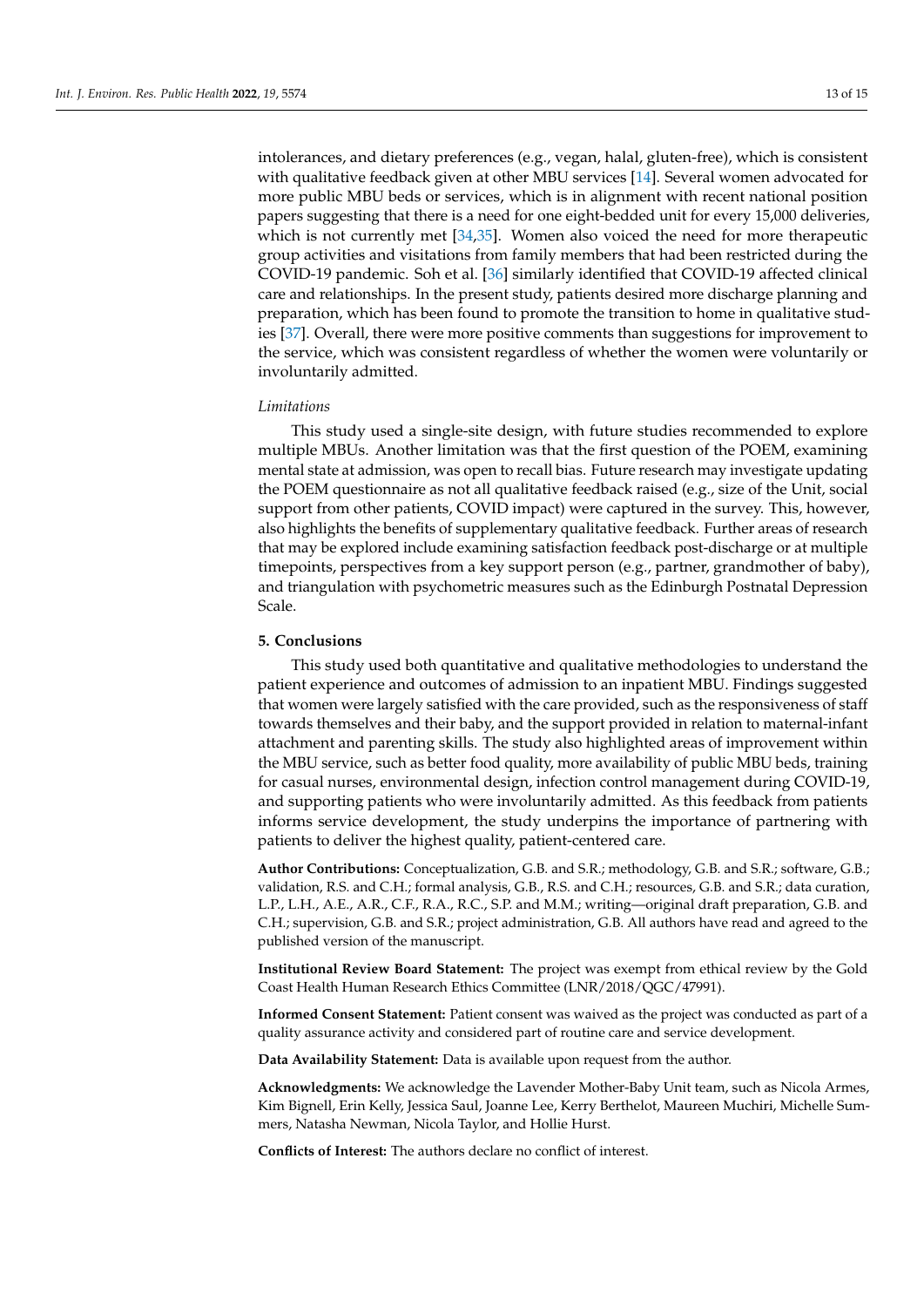## **References**

- <span id="page-14-0"></span>1. Bryson, H.; Perlen, S.; Price, A.; Mensah, F.; Gold, L.; Dakin, P.; Goldfeld, S. Patterns of maternal depression, anxiety, and stress symptoms from pregnancy to 5 years postpartum in an Australian cohort experiencing adversity. *Arch. Women's Ment. Health* **2021**, *24*, 987–997. [\[CrossRef\]](http://doi.org/10.1007/s00737-021-01145-0) [\[PubMed\]](http://www.ncbi.nlm.nih.gov/pubmed/34036464)
- <span id="page-14-1"></span>2. Wisner, K.L.; Austin, M.P.; Bowen, A.; Cantwell, R. Glangeaud-Freudenthal NMC International Approaches to Perinatal Mental Health Screening as a Public Health Priority. In *Identifying Perinatal Depression and Anxiety: Evidence-Based Practice in Screening, Psychosocial Assessment and Management*; Wiley: Hoboken, NJ, USA, 2015; pp. 193–209.
- <span id="page-14-2"></span>3. Modini, C.; Leske, S.; Roberts, S.; Whelan, N.; Chitakis, A.; Crompton, D.; Ellwood, D. Maternal deaths by suicide in Queensland, Australia, 2004–2017: An analysis of maternal demographic, psychosocial and clinical characteristics. *Arch. Women's Ment. Health* **2021**, *24*, 1019–1025. [\[CrossRef\]](http://doi.org/10.1007/s00737-021-01107-6) [\[PubMed\]](http://www.ncbi.nlm.nih.gov/pubmed/34159468)
- <span id="page-14-3"></span>4. Declercq, E.; Zephyrin, L. *Maternal Mortality in the United States: A Primer*; Commonwealth Fund: New York, NY, USA, 2020.
- <span id="page-14-4"></span>5. Alderdice, F.; McNeill, J.; Lynn, F. A systematic review of systematic reviews of interventions to improve maternal mental health and well-being. *Midwifery* **2013**, *29*, 389–399. [\[CrossRef\]](http://doi.org/10.1016/j.midw.2012.05.010) [\[PubMed\]](http://www.ncbi.nlm.nih.gov/pubmed/22882967)
- <span id="page-14-5"></span>6. Austin, M.P.; Highet, N.; Group, E.W. *Mental Health Care in the Perinatal Period: Australian Clinical Practice Guideline*; Centre of Perinatal Excellence: Melbourne, Australia, 2017; pp. 659–668.
- <span id="page-14-6"></span>7. National Institute for Health Care and Excellence. Antenatal and Postnatal Mental Health: Clinical Management and Service Guidance, Clinical Guideline [CG192]. Available online: <Nice.org.uk/guidance/cg192> (accessed on 31 January 2022).
- <span id="page-14-7"></span>8. Gillham, R.; Wittkowski, A. Outcomes for women admitted to a mother and baby unit: A systematic review. *Int. J. Women's Health* **2015**, *7*, 459–476.
- <span id="page-14-8"></span>9. Verma, R. *Overview: What Are PROMs and PREMs*; Agency for Clinical Innovation (ACI): St Leonards, NSW, Australia, 2016.
- <span id="page-14-9"></span>10. Wright, T.; Jowsey, T.; Stanton, J.; Elder, H.; Stevens, S.; Wouldes, T.A. Patient experience of a psychiatric mother baby unit. *PLoS ONE* **2018**, *13*, e0198241. [\[CrossRef\]](http://doi.org/10.1371/journal.pone.0198241)
- <span id="page-14-10"></span>11. Evaluation of a Specialist Perinatal Mental Health Service. Available online: [https://hull-repository.worktribe.com/output/3541](https://hull-repository.worktribe.com/output/3541295/evaluation-of-a-specialist-perinatal-mental-health-service) [295/evaluation-of-a-specialist-perinatal-mental-health-service](https://hull-repository.worktribe.com/output/3541295/evaluation-of-a-specialist-perinatal-mental-health-service) (accessed on 1 March 2022).
- <span id="page-14-11"></span>12. Nair, R.; Bilszta, J.; Salam, N.; Shafira, N.; Buist, A. Client evaluation of a specialist inpatient parent-infant psychiatric service. *Australas. Psychiatry* **2010**, *18*, 573–578. [\[CrossRef\]](http://doi.org/10.3109/10398562.2010.499946)
- <span id="page-14-12"></span>13. Neil, S.; Sanderson, H.; Wieck, A. A satisfaction survey of women admitted to a psychiatric mother and baby unit in the northwest of England. *Arch. Women's Ment. Health* **2006**, *9*, 109–112. [\[CrossRef\]](http://doi.org/10.1007/s00737-005-0116-6)
- <span id="page-14-13"></span>14. Antonysamy, A.; Wieck, A.; Wittkowski, A. Service satisfaction on discharge from a psychiatric mother and baby unit: A representative patient survey. *Arch. Women's Ment. Health* **2009**, *12*, 359–362. [\[CrossRef\]](http://doi.org/10.1007/s00737-009-0085-2)
- <span id="page-14-14"></span>15. Tindall, R.M.; Ferris, M.; Townsend, M.; Boschert, G.; Moylan, S. A first-hand experience of co-design in mental health service design: Opportunities, challenges, and lessons. *Int. J. Ment. Health Nurs.* **2021**, *30*, 1693–1702. [\[CrossRef\]](http://doi.org/10.1111/inm.12925)
- <span id="page-14-15"></span>16. Soni, N.; Roberts, S.; Branjerdporn, G. Exploring discharge outcomes and readmission rates of mothers admitted to a psychiatric mother and baby unit. *Psychiatr. Q.* **2021**, *93*, 393–407. [\[CrossRef\]](http://doi.org/10.1007/s11126-021-09956-1)
- <span id="page-14-16"></span>17. Australian Bureau of Statistics. Census of Population and Housing: Socio-Economic Indexes for Areas (SEIFA) Canberra, Australia 2018. Available online: [https://www.abs.gov.au/ausstats/abs@.nsf/Lookup/by%20Subject/2033.0.55.001~2016](https://www.abs.gov.au/ausstats/abs@.nsf/Lookup/by%20Subject/2033.0.55.001~2016~Main%20Features~IRSAD~20) [~Main%20Features~IRSAD~20](https://www.abs.gov.au/ausstats/abs@.nsf/Lookup/by%20Subject/2033.0.55.001~2016~Main%20Features~IRSAD~20) (accessed on 31 January 2022).
- <span id="page-14-17"></span>18. Manning, C.; Sharp, H.; Seneviratne, G. *Framework for Routine Outcome Measures in Perinatal Psychiatry*; Royal College of Psychiatrists: London, UK, 2018.
- <span id="page-14-18"></span>19. Braun, V.; Clarke, V. Using thematic analysis in psychology. *Qual. Res. Psychol.* **2006**, *3*, 77–101. [\[CrossRef\]](http://doi.org/10.1191/1478088706qp063oa)
- <span id="page-14-19"></span>20. Priebe, S.; McCabe, R. The therapeutic relationship in psychiatric settings. *Acta Psychiatr. Scand.* **2006**, *113*, 69–72. [\[CrossRef\]](http://doi.org/10.1111/j.1600-0447.2005.00721.x) [\[PubMed\]](http://www.ncbi.nlm.nih.gov/pubmed/16445486)
- <span id="page-14-20"></span>21. Psychoeducation (Brief) for People with Serious Mental Illness. Available online: [https://www.cochranelibrary.com/cdsr/doi/](https://www.cochranelibrary.com/cdsr/doi/10.1002/14651858.CD010823/full) [10.1002/14651858.CD010823/full](https://www.cochranelibrary.com/cdsr/doi/10.1002/14651858.CD010823/full) (accessed on 1 March 2022).
- <span id="page-14-21"></span>22. Lorien, L.; Blunden, S.; Madsen, W. Implementation of recovery-oriented practice in hospital-based mental health services: A systematic review. *Int. J. Ment. Health Nurs.* **2020**, *29*, 1035–1048. [\[CrossRef\]](http://doi.org/10.1111/inm.12794) [\[PubMed\]](http://www.ncbi.nlm.nih.gov/pubmed/33063396)
- <span id="page-14-22"></span>23. Falkov, A. Parental Psychiatric Disorder: Translating the Family Model into Practice Change. In *Parental Psychiatric Disorder: Distressed Parents and Their Children*; Cambridge University Press: Cambridge, UK, 2015; pp. 277–287.
- <span id="page-14-23"></span>24. Reid, H.; Wieck, A.; Matrunola, A.; Wittkowski, A. The experiences of fathers when their partners are admitted with their infants to a psychiatric mother and baby unit. *Clin. Psychol. Psychother.* **2017**, *24*, 919–931. [\[CrossRef\]](http://doi.org/10.1002/cpp.2056) [\[PubMed\]](http://www.ncbi.nlm.nih.gov/pubmed/27910160)
- <span id="page-14-24"></span>25. Marrs, J.; Cossar, J.; Wroblewska, A. Keeping the family together and bonding: A father's role in a perinatal mental health unit. *J. Reprod. Infant Psychol.* **2014**, *32*, 340–354. [\[CrossRef\]](http://doi.org/10.1080/02646838.2014.920951)
- <span id="page-14-25"></span>26. Christl, B.; Reilly, N.; Yin, C.; Austin, M.-P. Clinical profile and outcomes of women admitted to a psychiatric mother-baby unit. *Arch. Women's Ment. Health* **2015**, *18*, 805–816. [\[CrossRef\]](http://doi.org/10.1007/s00737-014-0492-x) [\[PubMed\]](http://www.ncbi.nlm.nih.gov/pubmed/25591925)
- <span id="page-14-26"></span>27. Connellan, K.A.; Due, C.; Riggs, D.W.; Bartholomaeus, C. *Home and Away: Mothers and Babies in Institutional Spaces*; Lexington Books: Lanham, MD, USA, 2020.
- <span id="page-14-27"></span>28. Champagne, T. *Sensory Modulation and Environment: Essential Elements of Occupation: Handbook and Reference*; Pearson Australia Group: Melbourne, VIC, Australia, 2011.